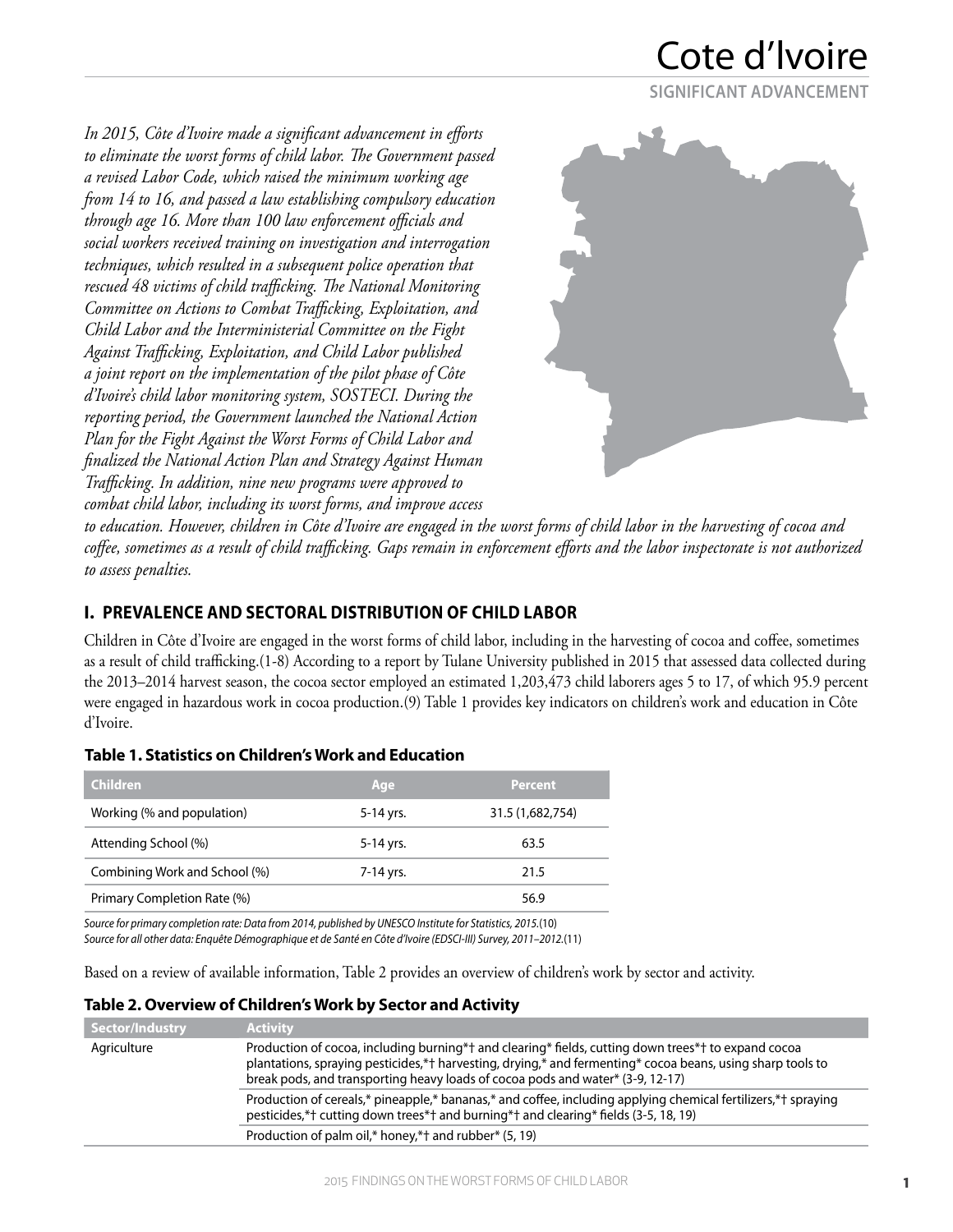**SIGNIFICANT ADVANCEMENT**

| <b>Sector/Industry</b>                            | <b>Activity</b>                                                                                                                                                                                                                                                                             |
|---------------------------------------------------|---------------------------------------------------------------------------------------------------------------------------------------------------------------------------------------------------------------------------------------------------------------------------------------------|
| Agriculture                                       | Fishing,* including deep sea diving,*† repairing and hauling nets;* cleaning,* salting,* drying,* descaling,* and<br>selling* fish (19, 20)                                                                                                                                                 |
|                                                   | Livestock raising* and slaughtering,*† activities unknown (19, 20)                                                                                                                                                                                                                          |
|                                                   | Production of charcoal*† (3, 19)                                                                                                                                                                                                                                                            |
| Industry                                          | Mining, including crushing and transporting stones,*† blasting rocks,*† working underground,* mining for<br>diamonds,* and extracting gold* with chemicals*† (18, 19, 21-27)                                                                                                                |
|                                                   | Manufacturing, including*† repairing,* lubricating,* or cleaning* machinery while in operation*† (19)                                                                                                                                                                                       |
|                                                   | Repairing* and manufacturing* firearms (19)                                                                                                                                                                                                                                                 |
|                                                   | Brewing alcoholic beverages*† (19)                                                                                                                                                                                                                                                          |
| <b>Services</b>                                   | Domestic work† (13, 18, 19, 28, 29)                                                                                                                                                                                                                                                         |
|                                                   | Working in transportation,* carrying goods,*† and car washing* $(3, 18, 19, 23)$                                                                                                                                                                                                            |
|                                                   | Street vending and commerce, including begging* (3, 4, 13, 18, 19, 30)                                                                                                                                                                                                                      |
|                                                   | Garbage scavenging*† (19, 31)                                                                                                                                                                                                                                                               |
| <b>Categorical Worst Forms</b><br>of Child Labor# | Forced labor in mining, carpentry,* construction,* domestic work, street vending,* restaurants,* and agriculture,<br>including in the production of cocoa, coffee, pineapple,* cotton,* and rubber,* each sometimes as a result of<br>human trafficking (2, 3, 5, 8, 15, 20, 23, 29, 32-35) |
|                                                   | Commercial sexual exploitation, sometimes as a result of human trafficking (2, 23, 29)                                                                                                                                                                                                      |
|                                                   | Selling pornography* (19)                                                                                                                                                                                                                                                                   |
|                                                   | Forced begging by Koranic teachers* (24, 36)                                                                                                                                                                                                                                                |

#### **Table 2. Overview of Children's Work by Sector and Activity (cont)**

\* Evidence of this activity is limited and/or the extent of the problem is unknown.

† Determined by national law or regulation as hazardous and, as such, relevant to Article 3(d) of ILO C. 182.

‡ Child labor understood as the worst forms of child labor per se under Article 3(a)–(c) of ILO C. 182.

Children are trafficked to, from, and within Côte d'Ivoire. Girls are trafficked internally for work in commercial sexual exploitation or domestic work, whereas boys are internally trafficked to work in agriculture.(2, 3, 5, 19) Children from neighboring West African countries are also trafficked into Côte d'Ivoire for agricultural labor, especially in cocoa production, and for work in mining, construction, domestic work, street vending, and commercial sexual exploitation.(2, 3, 6, 8, 13, 17, 28) A study carried out by the ILO and the Government of Côte d'Ivoire in 2013 estimated that 55 percent of children working in agriculture in rural areas are subject to forced labor.(3)

The Government has taken measures to increase school attendance by providing school kits to primary school students, lifting restrictions on wearing school uniforms, introducing school canteens, and enrolling children without birth certificates. The rates of birth registration, however, remain low in Côte d'Ivoire and may pose a barrier to education for some children because birth certificates may be required for graduation certificates.(16, 20, 37-41) Despite the laws on free education and the Government's efforts to make education free at the primary level, some students are required to pay for textbooks or school fees, which may be prohibitive to some families.(4, 20, 42-46) The lack of teachers and schools, particularly in rural areas, also limits access to education. Research also suggests that some students are physically and sexually abused at school, which may deter some students from attending school.(13, 20, 26, 43, 47-55)

## **II. LEGAL FRAMEWORK FOR THE WORST FORMS OF CHILD LABOR**

Côte d'Ivoire has ratified all key international conventions concerning child labor (Table 3).

#### **Table 3. Ratification of International Conventions on Child Labor**

|           | <b>Convention</b>                      | <b>Ratification</b> |
|-----------|----------------------------------------|---------------------|
|           | ILO C. 138, Minimum Age                |                     |
| <b>ED</b> | ILO C. 182, Worst Forms of Child Labor |                     |
|           |                                        |                     |

п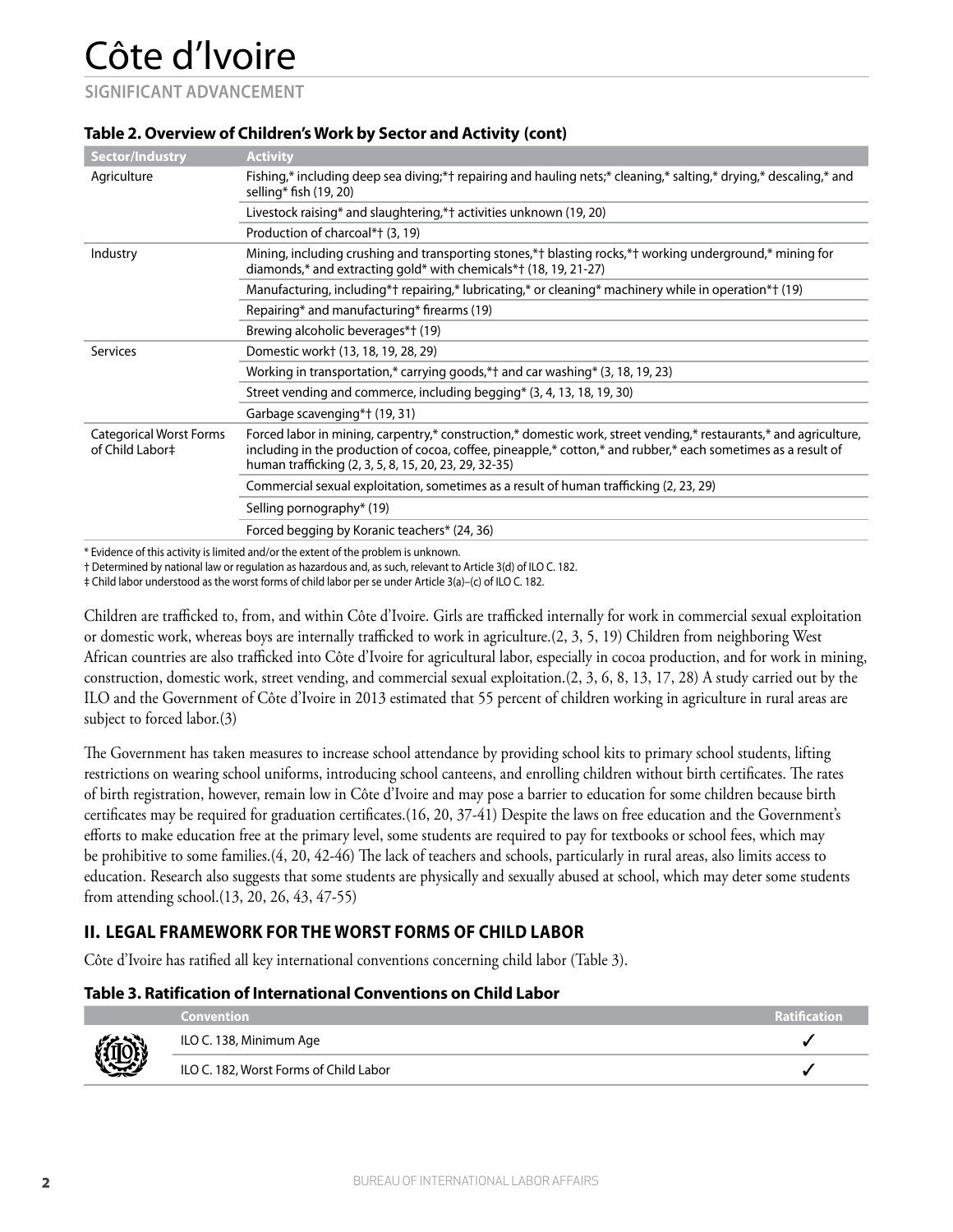**SIGNIFICANT ADVANCEMENT**

#### **Table 3. Ratification of International Conventions on Child Labor (cont)**

|            | <b>Convention</b>                                                                          | <b>Ratification</b> |
|------------|--------------------------------------------------------------------------------------------|---------------------|
|            | UN CRC                                                                                     |                     |
| <b>AND</b> | UN CRC Optional Protocol on Armed Conflict                                                 |                     |
|            | UN CRC Optional Protocol on the Sale of Children, Child Prostitution and Child Pornography |                     |
|            | Palermo Protocol on Trafficking in Persons                                                 |                     |

The Government has established laws and regulations related to child labor, including its worst forms (Table 4).

| Yes/No  | Age | <b>Related Legislation</b>                                                                                                                                                               |  |  |
|---------|-----|------------------------------------------------------------------------------------------------------------------------------------------------------------------------------------------|--|--|
| Yes     | 16  | Article 23.2 of the Labor Code (56)                                                                                                                                                      |  |  |
| Yes     | 18  | Article 2 of the Revised Hazardous Work List (57)                                                                                                                                        |  |  |
| Yes     |     | Articles 3-12 of the Revised Hazardous Work List; Articles 6 and 19<br>of the Prohibition of Trafficking and the Worst Forms of Child Labor<br>Law (57, 58)                              |  |  |
| Yes     |     | Article 3 of the Constitution; Articles 7, 11-14, 20-23, and 26 of the<br>Prohibition of Trafficking and the Worst Forms of Child Labor Law;<br>Article 3 of the Labor Code (56, 58, 59) |  |  |
| Yes     |     | Article 11, 12, 20-22, and 26 of the Prohibition of Trafficking<br>and the Worst Forms of Child Labor Law; Article 370 of the Penal<br>Code (58, 60)                                     |  |  |
| Yes     |     | Articles 8, 9, 15, and 24–29 of the Prohibition of Trafficking and the<br>Worst Forms of Child Labor Law (58)                                                                            |  |  |
| Yes     |     | Articles 4, 30, and 31 of the Prohibition of Trafficking and the Worst<br>Forms of Child Labor Law (58)                                                                                  |  |  |
| $N/A^*$ |     |                                                                                                                                                                                          |  |  |
| Yes     | 18  | Articles 2, 82, and 116 of the Armed Forces Code (61)                                                                                                                                    |  |  |
| Yes     | 16  | Article 2.1 of the Law on Education (46, 62)                                                                                                                                             |  |  |
| Yes     |     | Article 2 of the Law on Education (63)                                                                                                                                                   |  |  |
|         |     |                                                                                                                                                                                          |  |  |

#### **Table 4. Laws and Regulations Related to Child Labor**

\* No conscription (27)

On July 20, 2015, the Government adopted a revised labor code, which raised the minimum age for work from 14 to 16 and requires employers to register all workers under age 18.(56) During the reporting period, the Government also passed an amendment to the Law on Education, which establishes compulsory education up to age 16, and which went into effect for the 2015–2016 academic year.(13, 46, 62, 64, 65) The Law on Education also penalizes parents who do not send their children to school with a fine of \$86 to \$860 or 2 to 6 months in prison.(13, 62)

The Ministry of Solidarity and the National Committee for the Fight Against Trafficking in Persons (CNLTdP), with the assistance of UNODC, has drafted a law that provides specific penalties for human trafficking violations against both adults and children, calls for tougher justice against perpetrators, and provides for the establishment of formalized procedures for identifying and referring victims.(13, 27, 38, 66) A draft law providing greater protection to domestic workers is also under consideration. This law would grant more latitude to inspectors in investigating possible labor violations in private homes.(67)

### **III. ENFORCEMENT OF LAWS ON THE WORST FORMS OF CHILD LABOR**

The Government has established institutional mechanisms for the enforcement of laws and regulations on child labor, including its worst forms (Table 5).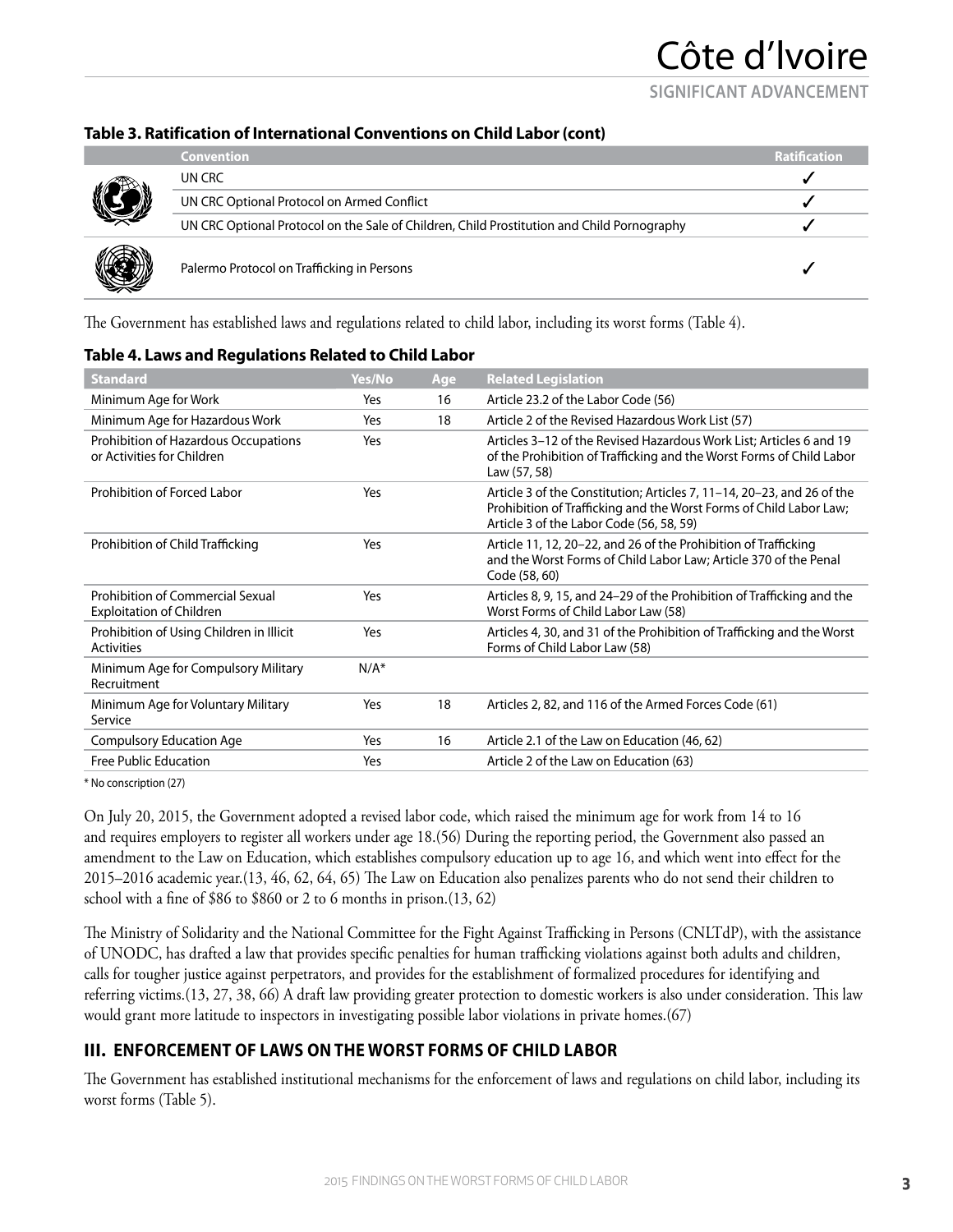**SIGNIFICANT ADVANCEMENT**

#### **Table 5. Agencies Responsible for Child Labor Law Enforcement**

| <b>Organization/Agency</b>                                                                                                              | <b>Role</b>                                                                                                                                                                                                                                                                                                                                                                                                                                                                                                                                                                                                                                                                                                                                                                                                                                                                                                             |
|-----------------------------------------------------------------------------------------------------------------------------------------|-------------------------------------------------------------------------------------------------------------------------------------------------------------------------------------------------------------------------------------------------------------------------------------------------------------------------------------------------------------------------------------------------------------------------------------------------------------------------------------------------------------------------------------------------------------------------------------------------------------------------------------------------------------------------------------------------------------------------------------------------------------------------------------------------------------------------------------------------------------------------------------------------------------------------|
| Ministry of Employment, Social<br>Affairs, and Professional Training<br>(MESAPT)                                                        | Enforce labor laws.(23) Implement the child labor monitoring system, Système d'Observation et de Suivi<br>du Travail des Enfants en Côte d'Ivoire (SOSTECI), which enables communities to collect and analyze<br>statistical data on the worst forms of child labor.(1, 23, 68-70) In the case of the Direction of the Fight<br>Against Child Labor, develop, monitor, and enforce laws related to child labor.(28) In 2015, extended<br>SOSTECI into 18 prefectures in cocoa-growing areas, with the support of the ILO and UNICEF, at a cost<br>of approximately \$400,000.(65)                                                                                                                                                                                                                                                                                                                                       |
| Ministry of Interior and Security                                                                                                       | In the case of the Anti-Trafficking Unit, enforce criminal laws against the worst forms of child<br>labor.(13, 38, 71)                                                                                                                                                                                                                                                                                                                                                                                                                                                                                                                                                                                                                                                                                                                                                                                                  |
| Ministry of Justice                                                                                                                     | Investigate and prosecute crimes related to child labor, including its worst forms. (13)                                                                                                                                                                                                                                                                                                                                                                                                                                                                                                                                                                                                                                                                                                                                                                                                                                |
| National Monitoring Committee<br>on Actions to Combat Trafficking,<br>Exploitation, and Child Labor (CNS)<br><b>Monitoring Brigades</b> | Conduct trafficking investigations. Composed of security forces tasked with dismantling trafficking<br>networks and rescuing exploited children or victims of child trafficking.(28, 72)                                                                                                                                                                                                                                                                                                                                                                                                                                                                                                                                                                                                                                                                                                                                |
| Ministry of Solidarity, the Family,<br>Women, and Children (MSFWC)                                                                      | Lead the Government's efforts to combat human trafficking, including providing repatriation services<br>to victims, including children. Maintain a hotline for child labor issues, and respond to complaints.(13,<br>37, 44) Chair both the National Committee for the Fight Against Trafficking in Persons (CNLTdP) and<br>a coordination committee at the ministerial level, which fights against all forms of human trafficking.<br>(67, 73, 74) In 2015, led the development of the National Action Plan and Strategy Against Human<br>Trafficking (2016–2020) with the Ministry of Planning and Development. (38) In January 2016, the<br>ministry was divided into two ministries; the Ministry of Solidarity, Social Cohesion and Victims<br>Compensation, which maintains the human trafficking portfolio, and the Ministry for the Promotion<br>of Women, the Family, and the Protection of Children. (13, 27) |

#### *Labor Law Enforcement*

In 2015, labor law enforcement agencies in Côte d'Ivoire took actions to combat child labor, including its worst forms (Table 6).

#### **Table 6. Labor Law Enforcement Efforts Related to Child Labor**

| <b>Overview of Labor Law Enforcement</b>                                                                                                                | 2014                                     | 2015                             |
|---------------------------------------------------------------------------------------------------------------------------------------------------------|------------------------------------------|----------------------------------|
| Labor Inspectorate Funding                                                                                                                              | \$244,631 (27, 73)                       | \$273,385 (27)                   |
| Number of Labor Inspectors                                                                                                                              | 251 (75)                                 | 259(13)                          |
| Inspectorate Authorized to Assess Penalties                                                                                                             | No (76)                                  | No (56)                          |
| Training for Labor Inspectors<br>Initial Training for New Employees<br>Training on New Laws Related to Child Labor<br><b>Refresher Courses Provided</b> | Unknown (75)<br>Unknown (75)<br>Yes (75) | Yes (37)<br>Yes (27)<br>Yes (13) |
| Number of Labor Inspections<br>■ Number Conducted at Worksite<br>Number Conducted by Desk Reviews                                                       | 861 (75)<br>861 (75)<br>0(75)            | 596 (13)<br>596 (13)<br>0(13)    |
| Number of Child Labor Violations Found                                                                                                                  | 0(73, 75)                                | 0(13)                            |
| Number of Child Labor Violations for Which Penalties Were Imposed<br>■ Number of Penalties Imposed That Were Collected                                  | N/A (75)<br>N/A (75)                     | N/A(13)<br>N/A(13)               |
| Routine Inspections Conducted<br>■ Routine Inspections Targeted                                                                                         | Yes (75)<br>Yes (1, 73, 77)              | Yes (27)<br>Unknown (13, 27)     |
| Unannounced Inspections Permitted                                                                                                                       | Yes (76)                                 | Yes (56)                         |
| Unannounced Inspections Conducted                                                                                                                       | Unknown (75)                             | Yes (13)                         |
| <b>Complaint Mechanism Exists</b>                                                                                                                       | Yes (75)                                 | Yes (13, 65)                     |
| Reciprocal Referral Mechanism Exists Between Labor Authorities and Social Services                                                                      | Yes (75)                                 | Yes (75)                         |

According to the ILO's recommendation of 1 inspector for every 15,000 workers in developing economies, Côte d'Ivoire should employ roughly 541 inspectors in order to adequately enforce labor laws throughout the country, almost double the current number of inspectors.(78-80) Although labor inspectors conduct routine and unannounced inspections, targeted child labor inspections are only conducted in response to complaints and most inspections primarily focus on formal sector establishments.(13, 27, 81) Enforcement of child labor protections is not adequate for all children, including those who are self-employed or who work in the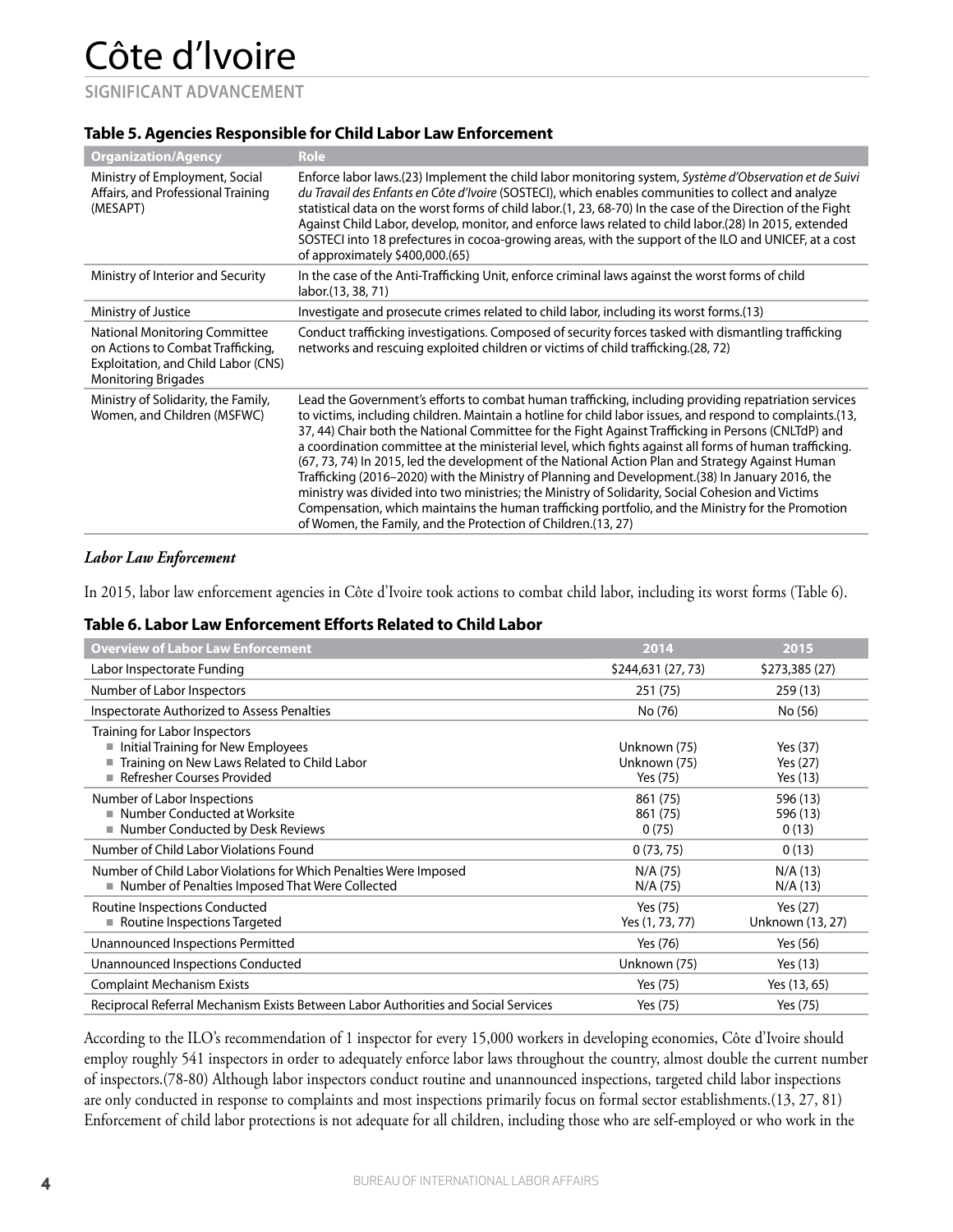informal sector. However, MESAPT is currently piloting a project to implement labor inspections in the informal sector.(13, 81) Significantly fewer inspections were conducted in 2015 compared with the previous year because of budget constraints.(13, 27, 75) Impunity remains an issue, because research found that some labor inspectors ignore violations and courts are unlikely to impose penalties for labor violations discovered during the inspections.(20, 43, 74, 75)

Each of the 10 MESAPT departmental directorates receives between \$4,000 and \$10,000 per year to fund activities.(13) MESAPT acknowledged that this amount is inadequate to fund all necessary functions, particularly if they are to implement inspections in the informal sector.(13) In addition, the lack of sufficient staffing, offices, and vehicles and fuel continues to hinder labor inspections and the inspectorate's ability to investigate all reported violations.(18, 20, 23, 43, 75, 81, 82) In 2015, the MSFWC hotline received 18,655 calls related to children in distress, a significant increase over the 14,117 calls received in 2014.(65) However, it is not known how many cases of child labor were identified as a result of these calls.

#### *Criminal Law Enforcement*

In 2015, criminal law enforcement agencies in Côte d'Ivoire took actions to combat the worst forms of child labor (Table 7).

| <b>Overview of Criminal Law Enforcement</b>                                                                                                                        | 2014                                     | 2015                                |  |
|--------------------------------------------------------------------------------------------------------------------------------------------------------------------|------------------------------------------|-------------------------------------|--|
| Training for Investigators<br>Initial Training for New Employees<br>Training on New Laws Related to the Worst Forms of Child Labor<br>■ Refresher Courses Provided | Unknown (75)<br>Unknown (75)<br>Yes (75) | Yes (13, 65)<br>N/A(13)<br>Yes (83) |  |
| Number of Investigations                                                                                                                                           | 25 (27, 45, 67, 75)                      | 27 (38, 65)                         |  |
| Number of Violations Found                                                                                                                                         | 97 (45, 65, 67, 75)                      | 59 (13, 27)                         |  |
| Number of Prosecutions Initiated                                                                                                                                   | 33 (45, 67, 75)                          | Unknown (65)                        |  |
| Number of Convictions                                                                                                                                              | 18 (45, 67, 75)                          | Unknown (13)                        |  |
| Reciprocal Referral Mechanism Exists Between Criminal Authorities and Social Services                                                                              | Yes (1, 23, 67, 75, 84)                  | Yes (13, 38)                        |  |

#### **Table 7. Criminal Law Enforcement Efforts Related to the Worst Forms of Child Labor**

In 2015, the National Police's Anti-Trafficking Unit (ATU) received a budget of \$6,636, the same as it received in 2014.(27) The ATU continued to employ 11 Abidjan-based investigators to enforce laws related to child labor, including its worst forms. The ATU has acknowledged that this is inadequate, and relies on regional law enforcement agencies to enforce criminal child labor laws throughout the country.(13, 38) An insufficient number of official border crossings and monitoring of activity along the Mali and Burkina Faso borders make it difficult to detect cases of human trafficking. The Ministry of Interior and Security is currently reviewing a proposal by IOM to double the number of official border crossings and implementing improved surveillance mechanisms.(38)

Research indicates the laws governing the worst forms of child labor are not effectively enforced or well understood by law enforcement officials. The ILO CEACR, multiple NGOs, and other international organizations have also noted this.(4, 17, 18, 23, 85) To address this concern, in 2015, the Government integrated a 50-hour training module into the curriculum of the academy for gendarmes and the police academy.(38, 65) Four members of the ATU are designated trainers and provided training on the worst forms of child labor to 56 gendarmes during the reporting period.(38) UNICEF also continued to provide general training to law enforcement on child protection issues.(13) In addition, the Interministerial Committee on the Fight Against Trafficking, Exploitation, and Child Labor (CIM) supported IOM and Interpol to train more than 100 law enforcement officials and social workers on investigation and interrogation techniques related to child trafficking. A subsequent police operation rescued 48 victims of child trafficking and arrested 22 alleged perpetrators in June 2015.(13, 17, 34, 35, 83) The children received support from social services providers, and victims who were not Ivorian received repatriation assistance. Of the 22 alleged perpetrators who were arrested, 12 were formally charged, imprisoned and are awaiting trial; 6 were charged and freed on provisional release pending further investigation; and 4 were released due to insufficient cause.(27) During the reporting period, 17 young women ages 15 to 26 were rescued from Ouagadougou, Burkina Faso, en route to Saudi Arabia for forced domestic work. Another four girls were rescued from Saudi Arabia in 2015 and reunited with their families in Côte d'Ivoire.(38)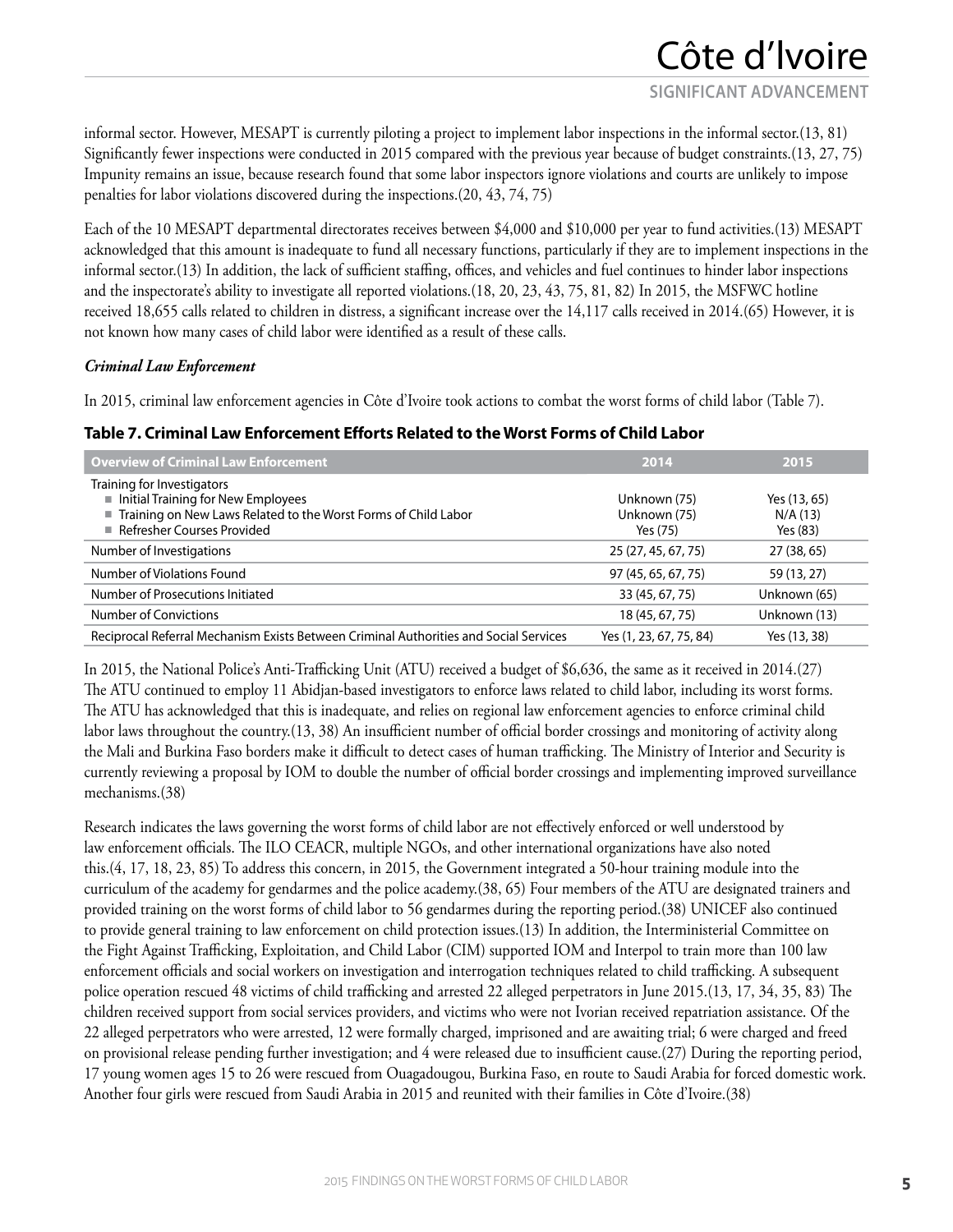**SIGNIFICANT ADVANCEMENT**

### **IV. COORDINATION OF GOVERNMENT EFFORTS ON THE WORST FORMS OF CHILD LABOR**

The Government has established mechanisms to coordinate its efforts to address child labor, including its worst forms (Table 8).

#### **Table 8. Mechanisms to Coordinate Government Efforts on Child Labor**

| <b>Coordinating Body</b>                                                                                            | <b>Role &amp; Description</b>                                                                                                                                                                                                                                                                                                                                                                                                                                                             |
|---------------------------------------------------------------------------------------------------------------------|-------------------------------------------------------------------------------------------------------------------------------------------------------------------------------------------------------------------------------------------------------------------------------------------------------------------------------------------------------------------------------------------------------------------------------------------------------------------------------------------|
| <b>National Monitoring Committee</b><br>on Actions to Combat Trafficking,<br>Exploitation, and Child Labor<br>(CNS) | Supervise, monitor, and evaluate all government activities in Côte d'Ivoire related to child labor and<br>child trafficking. Make policy recommendations and initiate awareness-raising campaigns to combat<br>the worst forms of child labor.(44, 45, 70, 85) Composed of 16 international and domestic partners,<br>including UNICEF and Save the Children, and chaired by the First Lady of Côte d'Ivoire.(19, 28, 44, 71,<br>86, 87) The CNS met regularly in 2015.(13)               |
| Interministerial Committee on<br>the Fight Against Trafficking,<br>Exploitation, and Child Labor<br>(CIM)           | Design, coordinate, and implement all government actions to combat the worst forms of child labor<br>in Côte d'Ivoire. Monitor and evaluate programs implemented by partner organizations related to the<br>fight against child trafficking.(19, 45, 85, 87) Chaired by MESAPT and comprising representatives from<br>13 ministries, including the ministries of Justice, National Education, Agriculture, Human Rights, and<br>Youth.(28, 73, 75, 87) The CIM met regularly in 2015.(13) |
| National Committee for the Fight<br><b>Against Trafficking in Persons</b><br>(CNLTdP)                               | Dedicated to combatting all issues related to human trafficking, including both adults and<br>children.(67, 74, 75) Operate at the working level and chaired by the MSFWC.(66, 67, 74) In 2015,<br>assisted in creating the National Action Plan and Strategy Against Human Trafficking, which was sent<br>to the CNS and the CIM for review and approval. (37) Implement the National Action Plan and Strategy<br>Against Human Trafficking.(27)                                         |

The CNS and the CIM published a joint report on implementation of the pilot phase of Côte d'Ivoire's child labor monitoring system SOSTECI, which was intended to establish baseline data on child labor and ended in July 2014.(13) The report did not analyze the effectiveness of SOSTECI directly, but included data from 2,878 children under age 14 who were engaged in child labor. The results were in line with previous studies on child labor, which found the majority of the children to be employed in agricultural activities, including cocoa production.(13)

The respective roles and responsibilities of the CIM and the CNS are not clear, which some NGOs and companies have also noted. This undermines effective coordination at all levels and results in disjointed or duplicated efforts.(1, 18, 67, 88)

### **V. GOVERNMENT POLICIES ON THE WORST FORMS OF CHILD LABOR**

The Government of Côte d'Ivoire has established policies related to child labor, including its worst forms (Table 9).

| <b>Policy</b>                                                                                                       | <b>Description</b>                                                                                                                                                                                                                                                                                                                                                                                                                                                                                                    |
|---------------------------------------------------------------------------------------------------------------------|-----------------------------------------------------------------------------------------------------------------------------------------------------------------------------------------------------------------------------------------------------------------------------------------------------------------------------------------------------------------------------------------------------------------------------------------------------------------------------------------------------------------------|
| Compulsory Education Policyt                                                                                        | In support of the Law on Education, aims to achieve 100 percent enrollment in primary school<br>by 2020 and 100 percent enrollment in junior high by 2025.(46, 64) Allocates \$1.34 billion to<br>modernize the education system, including by building new classrooms and providing free<br>textbooks to low-income families and additional pedagogical training to teachers.(46)                                                                                                                                    |
| PRSP (2012-2015)                                                                                                    | Aims to increase access to education, train youth and adults in a trade, enhance agricultural<br>production, promote certified agricultural products, ensure food security, and strengthen the<br>country's capacity to combat the worst forms of child labor.(54)                                                                                                                                                                                                                                                    |
| UN Development Assistance Framework<br>$(2009 - 2015)^*$                                                            | Sought to increase access to education, with the goal of reducing by half the number of<br>children without access to primary school. Extended for 2 years, until 2015, to fully align UN<br>support with national priorities. (89-91)                                                                                                                                                                                                                                                                                |
| <b>ECOWAS Regional Action Plan for the</b><br>Elimination of Child Labor, Especially the<br>Worst Forms (2013-2015) | Aims to eliminate the worst forms of child labor in West Africa by 2015 through the<br>implementation of a regional action plan with 14 other ECOWAS countries.(92)                                                                                                                                                                                                                                                                                                                                                   |
| Joint Declarations Against Cross-Border<br><b>Trafficking</b>                                                       | Bilateral declarations signed by the First Ladies of Côte d'Ivoire and Burkina Faso, and Côte<br>d'Ivoire and Mali.(70, 85, 93, 94) As part of these agreements, the Government established<br>measures to systematically verify the identities of all children and accompanying adults at<br>border crossings.(73) In 2015, the Governments of Burkina Faso and Côte d'Ivoire worked<br>together to apprehend three individuals in Ouagadougou who were trafficking 17 girls and<br>young women to Saudi Arabia.(38) |

#### **Table 9. Policies Related to Child Labor**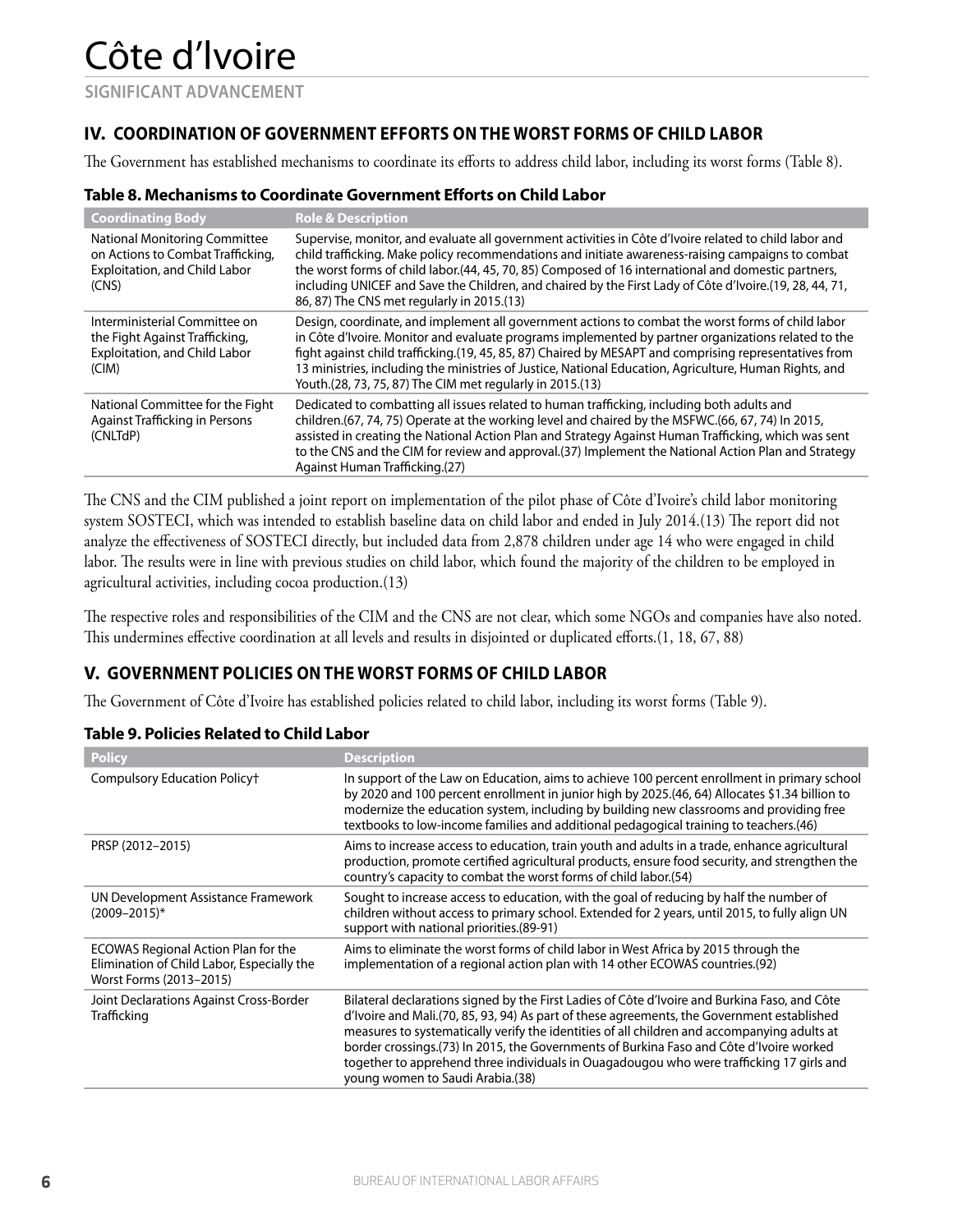### **Table 9. Policies Related to Child Labor (cont)**

| <b>Policy</b>                                                                                                                                                       | <b>Description</b>                                                                                                                                                                                                                                                                                                                                                                                                                                                                                                  |
|---------------------------------------------------------------------------------------------------------------------------------------------------------------------|---------------------------------------------------------------------------------------------------------------------------------------------------------------------------------------------------------------------------------------------------------------------------------------------------------------------------------------------------------------------------------------------------------------------------------------------------------------------------------------------------------------------|
| 2010 Declaration of Joint Action to<br>Support the Implementation of the<br>Harkin-Engel Protocol (2010 Declaration)<br>and Its Accompanying Framework<br>of Action | Joint declaration by the Governments of Ghana, Côte d'Ivoire, and the United States, and the<br>International Cocoa and Chocolate Industry.(68, 95, 96) Provide resources and coordinates<br>with key stakeholders on efforts to reduce the worst forms of child labor in cocoa-producing<br>areas. (95, 96) Ensures that all project efforts implemented under the Declaration and<br>Frameworks align with Côte d'Ivoire's national action plans in order to promote coherence<br>and sustainability.(68, 95, 96) |
| Joint Declaration of Commitment to<br>Combat Child Labor                                                                                                            | Joint declaration between regulatory bodies and the media to improve efforts to fight against<br>the worst forms of child labor.(75)                                                                                                                                                                                                                                                                                                                                                                                |
| National Policy Document on Child<br>Protection                                                                                                                     | Led by the MSFWC. Seeks to reduce the incidence of violence, abuse, and exploitation of<br>children.(75) In 2015, provided \$70,300 to establish 6 regional coordination mechanisms<br>and 6 platforms for child protection.(65) Regional coordination mechanisms, led by prefects,<br>oversee implementation of the National Policy. Child protection platforms bring together<br>relevant actors to identify specific problems in the region. (27, 65)                                                            |
| Country Partnership Framework*                                                                                                                                      | Up to \$1 billion lending program financed by the World Bank, which aims to eliminate<br>extreme poverty through job creation and improved spending on education, health, and<br>social protection.(97)                                                                                                                                                                                                                                                                                                             |

\* Child labor elimination and prevention strategies do not appear to have been integrated into this policy.

† Policy was approved during the reporting period.

The Ministry of Planning and Development also drafted a National Development Plan for 2016–2020 during the reporting period, which includes provisions that address poverty alleviation, child trafficking, and child labor.(13, 38)

### **VI. SOCIAL PROGRAMS TO ADDRESS CHILD LABOR**

In 2015, the Government of Côte d'Ivoire funded and participated in programs that include the goal of eliminating or preventing child labor, including its worst forms (Table 10).

#### **Table 10. Social Programs to Address Child Labor**

| Program                                                                                                    | <b>Description</b>                                                                                                                                                                                                                                                                                                                                                                                                                                                                                                                                                                                                                                                                                                                                                                                                                                                                                                                                                                                                                                                                                                                                                                                                                                                                                                                                                                                                                                                                                                                                                                                                                                                                                                                    |
|------------------------------------------------------------------------------------------------------------|---------------------------------------------------------------------------------------------------------------------------------------------------------------------------------------------------------------------------------------------------------------------------------------------------------------------------------------------------------------------------------------------------------------------------------------------------------------------------------------------------------------------------------------------------------------------------------------------------------------------------------------------------------------------------------------------------------------------------------------------------------------------------------------------------------------------------------------------------------------------------------------------------------------------------------------------------------------------------------------------------------------------------------------------------------------------------------------------------------------------------------------------------------------------------------------------------------------------------------------------------------------------------------------------------------------------------------------------------------------------------------------------------------------------------------------------------------------------------------------------------------------------------------------------------------------------------------------------------------------------------------------------------------------------------------------------------------------------------------------|
| National Action Plan for<br>the Fight Against the Worst<br>Forms of Child Labor (NAP)<br>$(2015 - 2017)*+$ | Coordinated by the CNS and the CIM, a \$25.8 million project that builds on the previous National Action<br>Plan to Fight Against the Worst Forms of Child Labor, which was implemented from 2012-2014. The budget<br>for the 2015–2017 NAP represents almost a \$6 million increase from the previous NAP.(13, 86, 87) Aims<br>to significantly reduce the number of children engaged in the worst forms of child labor by eliminating<br>risk factors and creating a protective environment for children.(13, 86, 87) Informed by the baseline data<br>from the results of the SOSTECI pilot phase, the new NAP aims to raise awareness of child labor issues,<br>revise the list of hazardous activities prohibited for children, build the capacity of law enforcement, and<br>improve social services for victims. It also includes a monitoring and evaluation component to assess the<br>impact of existing policies and programs to combat child labor.(13, 65, 87) Includes the construction of<br>2,000 classrooms, 333 school canteens, and 3 new reception centers for victims. Also aims to distribute<br>6,000 school kits to vulnerable children, expand research on child labor, enhance subregional cooperation,<br>implement poverty alleviation measures, and extend SOSTECI into 20 new departments.(65, 86, 98, 99)<br>To reinforce regional cooperation, aims to convene a summit of First Ladies of West African countries on<br>transnational child trafficking, sign an accord with Ghana to combat child trafficking between the two<br>countries, and organize annual meetings with the Governments of Burkina Faso and Mali to review the<br>bilateral declarations against cross-border trafficking.(87) |
| National Action Plan and<br><b>Strategy Against Human</b><br>Trafficking (2016-2020)*+                     | With the support of UNODC and coordinated by the CNLTdP, \$14.8 million project drafted to prevent<br>trafficking; expand social services for victims; provide training for law enforcement personnel and other<br>stakeholders; promote coordination; and collect data on human trafficking, including the development of<br>a system to track and disseminate data.(13, 38) Aims to build two new victim support centers, rehabilitate<br>three existing transit centers, and establish social centers or cooperatives in areas with a high prevalence<br>of child trafficking to raise awareness of human trafficking issues.(38) The Government will contribute 22<br>percent of the funding and seek the remainder from donors.(13)                                                                                                                                                                                                                                                                                                                                                                                                                                                                                                                                                                                                                                                                                                                                                                                                                                                                                                                                                                                              |
| <b>National Awareness</b><br>Campaign Against Child<br>Labor (2015-2017)*+                                 | CNS-led large-scale national awareness campaign against child labor that disseminates information to<br>increase public awareness through television and radio broadcasts, billboards, and newspapers in French<br>and in local languages. Calls on national actors to take on a greater role in media campaigns to raise<br>awareness about child labor.(38, 75) In 2015, spent \$82,000 on a 2-day event that commemorated World<br>Day Against Child Labor and educated 5,000 individuals on child labor and education issues.(65)                                                                                                                                                                                                                                                                                                                                                                                                                                                                                                                                                                                                                                                                                                                                                                                                                                                                                                                                                                                                                                                                                                                                                                                                 |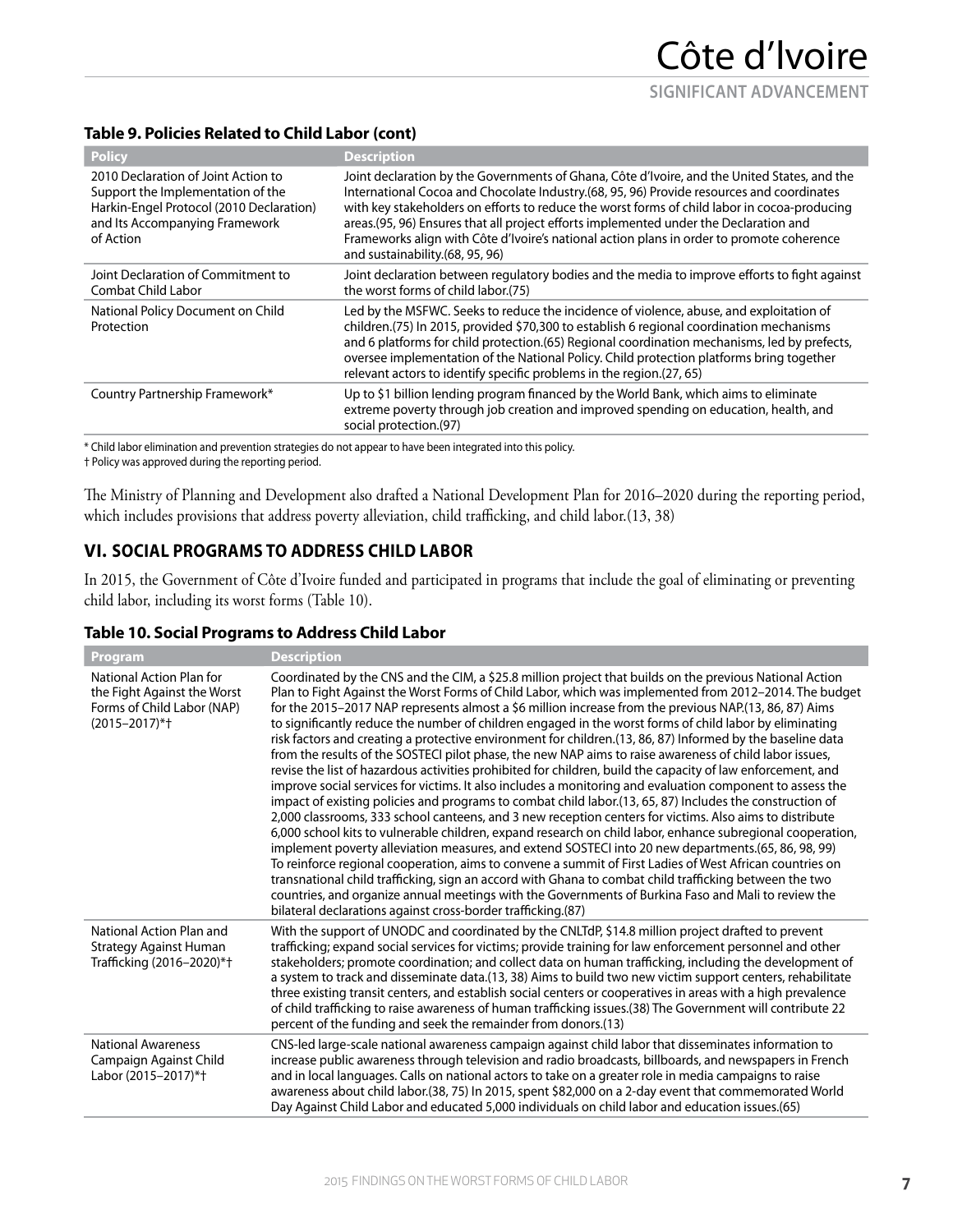**SIGNIFICANT ADVANCEMENT**

### **Table 10. Social Programs to Address Child Labor (cont)**

| Program                                                                                                                                                 | <b>Description</b>                                                                                                                                                                                                                                                                                                                                                                                                                                                                                                                                                                                                                                                                                  |
|---------------------------------------------------------------------------------------------------------------------------------------------------------|-----------------------------------------------------------------------------------------------------------------------------------------------------------------------------------------------------------------------------------------------------------------------------------------------------------------------------------------------------------------------------------------------------------------------------------------------------------------------------------------------------------------------------------------------------------------------------------------------------------------------------------------------------------------------------------------------------|
| Self-Help Village Initiativet                                                                                                                           | Government-implemented initiative that provides villages with funds to combat child labor in the cocoa<br>sector. Builds schools and health centers, trains vulnerable households in income-generating activities,<br>and implements a child labor monitoring system.(69, 100) Participating villages are provided with service<br>packages worth approximately \$60,000, which is funded by taxes and fees on cocoa exports.(23)                                                                                                                                                                                                                                                                   |
| Country Level Engagement<br>and Assistance to Reduce<br>Child Labor (CLEAR)*                                                                            | USDOL-funded capacity-building project implemented by the ILO in at least 10 countries to build the<br>local and national capacity of the Government to address child labor. Aims to improve monitoring and<br>enforcement of laws and policies on child labor in Côte d'Ivoire, including by enhancing the Government's<br>ability to implement SOSTECI and ensure its sustainability.(101-103)                                                                                                                                                                                                                                                                                                    |
| Towards Child Labor Free<br><b>Cocoa Growing Communities</b><br>in Côte d'Ivoire and Ghana<br>Through an Integrated Area-<br>Based Approach (2010-2015) | \$10 million USDOL-funded, 4-year project implemented by the ILO. In support of the 2010 Declaration<br>of Joint Action to Support the Implementation of the Harkin-Engel Protocol aimed at reducing the worst<br>forms of child labor in cocoa-producing areas in Côte d'Ivoire and Ghana by providing direct services to<br>communities.(1, 84, 95) In Côte d'Ivoire, worked with the Government to develop and implement SOSTECI<br>in cocoa-growing areas.(1, 84, 95) By the end of the project in 2015, established 40 community Child<br>Protection Committees, provided educational services to 2,500 children, and provided livelihood services<br>to 1,000 families in Côte d'Ivoire.(104) |
| Survey on Child Labor in West<br>African Cocoa Growing Areas<br>$(2012 - 2015)$                                                                         | \$1.9 million USDOL-funded, 3-year research project implemented by the Payson Center for International<br>Development at Tulane University. Supported the collection of nationally representative survey data on<br>child labor in Côte d'Ivoire and Ghana to assess the prevalence of the worst forms of child labor in cocoa-<br>growing areas.(68, 105, 106) Coordinated with the Government and worked with government statistical<br>experts from Côte d'Ivoire to build the country's capacity to implement future child labor surveys.(68)<br>Conducted a nationally representative survey in the cocoa sector during the 2013-2014 harvest season<br>survey.(9, 68, 106)                    |
| Assessing Progress in<br>Reducing Child Labor in<br>Cocoa-Growing Areas of<br>Côte d'Ivoire and Ghana<br>$(2015 - 2019)^*$                              | \$3 million USDOL-funded, 4-year project implemented by NORC at the University of Chicago. Evaluates<br>and measures progress to reduce child labor in the cocoa sectors of Côte d'Ivoire and Ghana.(107) Includes<br>a mapping of stakeholder interventions to reduce child labor in the cocoa sector, an assessment of the<br>effectiveness of funded efforts to reduce child labor, and a survey of the incidence of child labor in cocoa-<br>growing areas of Côte d'Ivoire and Ghana in the 2018–2019 growing season.(107, 108)                                                                                                                                                                |
| Eliminating Child Labor in<br>Cocoa (2015-2019)*                                                                                                        | \$4.5 million USDOL-funded, 4-year project implemented by International Cocoa Initiative. In support of the<br>2010 Declaration of Joint Action to Support the Implementation of the Harkin-Engel Protocol, works with<br>communities in Côte d'Ivoire to develop community action plans to address child labor in cocoa-growing<br>areas, provide households with livelihood assistance and occupational safety and health training, and<br>provide at-risk youth with marketable job skills.(109)                                                                                                                                                                                                 |
| <b>Empowering Cocoa</b><br>Households with<br>Opportunities and Education<br>Solutions (2007-2015)                                                      | \$14.5 million World Cocoa Foundation-funded, 8-year project that strengthened cocoa-growing<br>communities by expanding leadership and educational opportunities for youth.(110-112) By the end<br>of the project, provided 6,632 students with 1 year of agricultural training, awarded scholarships to 486<br>parent-child pairs that was equivalent to 3 years of school-related expenses, built or upgraded 5 teacher<br>resource centers, provided literacy instruction to 5,661 youth and adults, and provided 1,518 teachers and<br>43 administrators with pre-service and in-service training.(13)                                                                                         |
| Council of Coffee and Cocoa<br>Platform Public-Private<br>Partnershipt                                                                                  | Ministry of Agriculture and Ministry of the Economy program that aims to monitor exports, stabilize<br>coffee and cocoa prices, improve productivity, promote rural development, and reduce the prevalence<br>of child labor in the cocoa and coffee sectors.(17, 113-115) Between October 2014 and June 2016,<br>dedicated \$66,500 to an awareness-raising campaign in cocoa-growing communities, constructed 15<br>school latrines and 6 canteens, distributed 45,000 school kits worth \$420,500, and provided classrooms<br>with 2,825 desks worth \$229,400.(65) Research was unable to determine the amount of funding allocated<br>specifically for 2015.                                   |
| CocoaAction (2014-2020)                                                                                                                                 | \$400 million World Cocoa Foundation-funded project, in collaboration with the Ministry of Agriculture and<br>the Ministry of the Economy through the Council of Coffee and Cocoa Platform Public-Private Partnership.<br>Aims to increase sustainability in the cocoa sector and to improve the livelihoods of 300,000 farmers in<br>Côte d'Ivoire and Ghana through increased productivity and improved agricultural practices. (116-119)<br>Includes six pillars, one of which aims to eliminate the worst forms of child labor and to increase access to<br>basic education for children in cocoa-growing areas.(116, 118)                                                                      |
| Transforming Education in<br>Cocoa Communities (TRECC)<br>$(2015 - 2022)^*$                                                                             | \$51 million public-private partnership among the Swiss Government, the Jacobs Foundation, the World<br>Cocoa Foundation, and the Government of Côte d'Ivoire, 7-year project that aims to improve access to<br>education in cocoa-growing areas through the construction of schools.(13) Aligned with the strategy<br>of CocoaAction and led by the CNS, TRECC aims to reach more than 200,000 direct beneficiaries by the<br>conclusion of the project.(13, 119-121)                                                                                                                                                                                                                              |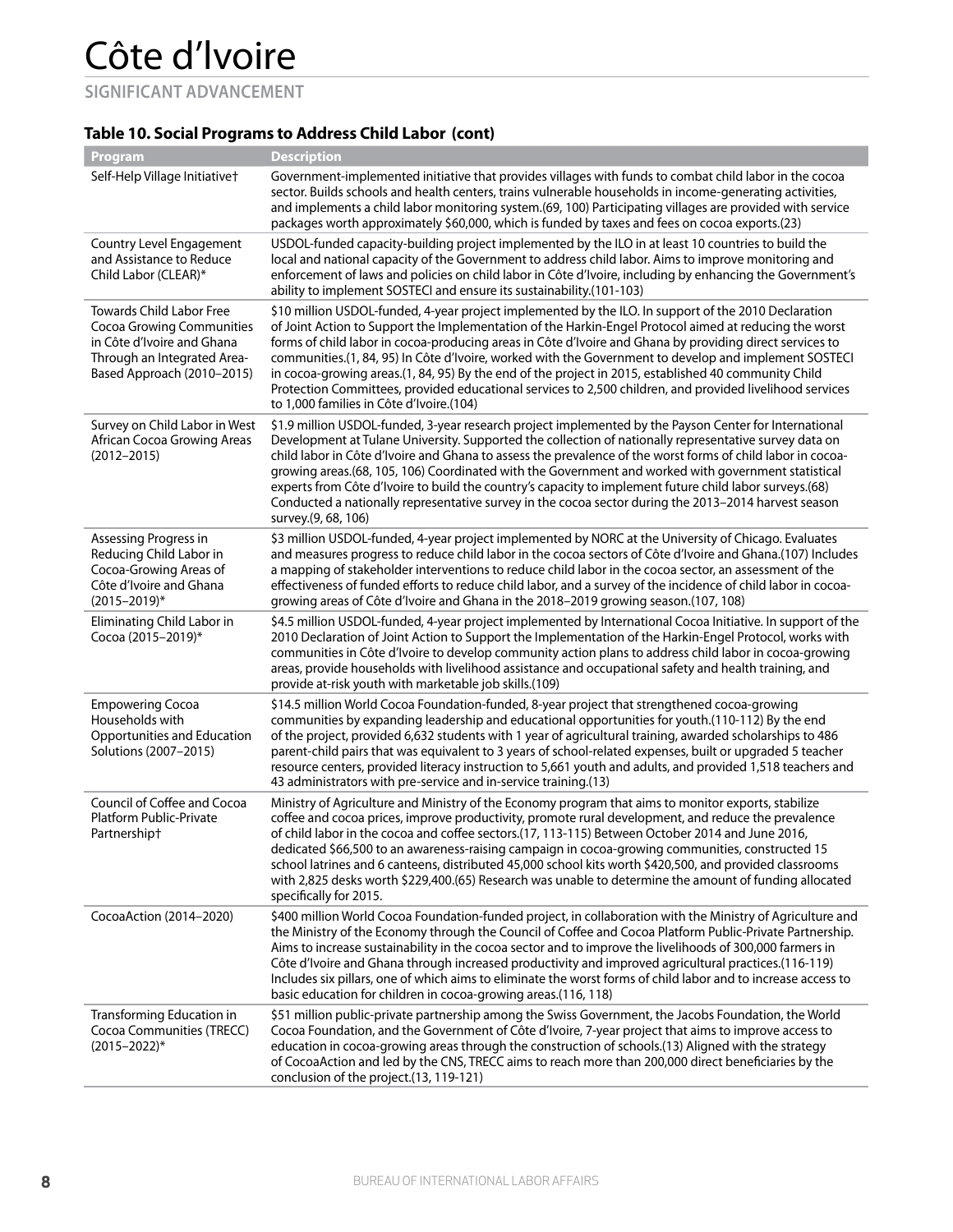**SIGNIFICANT ADVANCEMENT**

#### **Table 10. Social Programs to Address Child Labor (cont)**

| Program                                                                                              | <b>Description</b>                                                                                                                                                                                                                                                                                                                                                                                                                                                                                                                                                                                                                                                                                                                                                                                                                                                                                                                                                                                                                                                                                   |
|------------------------------------------------------------------------------------------------------|------------------------------------------------------------------------------------------------------------------------------------------------------------------------------------------------------------------------------------------------------------------------------------------------------------------------------------------------------------------------------------------------------------------------------------------------------------------------------------------------------------------------------------------------------------------------------------------------------------------------------------------------------------------------------------------------------------------------------------------------------------------------------------------------------------------------------------------------------------------------------------------------------------------------------------------------------------------------------------------------------------------------------------------------------------------------------------------------------|
| Nestlé Schools Project<br>$(2011 - 2015)$                                                            | \$1.5 million Nestlé-funded, 4-year project that built and renovated schools in cocoa-growing areas where<br>children are most vulnerable to child labor.(68, 122) In support of the 2010 Declaration, collaborated with<br>the Ministry of Education to reduce the prevalence of child labor in Côte d'Ivoire's cocoa-growing areas,<br>including by improving children's access to education and increasing household incomes.(68, 95, 96, 123)<br>By the end of the project in March 2015, built 36 schools benefitting 11,663 students.(122)                                                                                                                                                                                                                                                                                                                                                                                                                                                                                                                                                     |
| Creating a Protective<br>Environment for Children in<br>Cocoa-Growing Communities<br>$(2012 - 2016)$ | \$1 million Mars, Incorporated-funded program that supports the implementation of SOSTECI and<br>the development of community action plans to combat child labor.(124, 125) In support of the 2010<br>Declaration, collaborated with the Government to reduce the prevalence of child labor in Côte d'Ivoire's<br>cocoa-growing areas, including by improving children's access to education and increasing household<br>incomes.(68, 95, 96, 123)                                                                                                                                                                                                                                                                                                                                                                                                                                                                                                                                                                                                                                                   |
| Promotion of Human Security<br>and Stability in West Africa*+                                        | \$370,000 Government of Japan-funded project implemented by UNODC, which aims to strengthen the<br>capacity of the CNS, to build the capacity of law enforcement officials to combat human trafficking, and to<br>provide specialized equipment to identify victims at border crossings.(126)                                                                                                                                                                                                                                                                                                                                                                                                                                                                                                                                                                                                                                                                                                                                                                                                        |
| <b>Centers for Vulnerable</b><br>Children <sup>+</sup>                                               | Approximately 110 MSFWC- and MESAPT-funded social centers and mobile schools throughout the<br>country that receive women and children who are victims of crime or violence, including children who are<br>victims of the worst forms of child labor. International NGOs also operate additional centers that provide<br>meals and basic education.(31, 38)                                                                                                                                                                                                                                                                                                                                                                                                                                                                                                                                                                                                                                                                                                                                          |
| School Feeding Programst                                                                             | The Integrated Program for Sustainable School Feeding is a \$42.5 million WFP-funded program that aims to<br>raise school attendance rates in rural areas, particularly among girls, by providing school meals, conditional<br>cash transfers, nutritional supplements, and training for the National Directorate of School Feeding and<br>local school feeding management committees.(127) The Ministry of National Education School Feeding<br>Program aims to provide incentives for school attendance by providing nutritious meals in rural areas<br>using U.S. soy commodities. Meal delivery will begin in the 2016-2017 academic year.(13) The McGovern-<br>Dole School Feeding Program is a \$31 million joint initiative between the WFP and the U.S. Department<br>of Agriculture, in coordination with the Ministry of National Education, which aims to provide meals to<br>150,000 children in 1,000 rural schools. Girls in fifth and sixth grade who have an attendance rate of more<br>than 80 percent are eligible to receive a 100-pound ration of rice three times per year.(13) |
| It Takes a Village to Protect a<br>Child*+                                                           | Operated by the Office of the First Lady and the CIM, this project will train cooperatives on the Fairtrade<br>Child Labor Standards and project management. Youth will receive training on child rights and 58 children<br>will be selected as youth leaders for local child labor committees.(128)                                                                                                                                                                                                                                                                                                                                                                                                                                                                                                                                                                                                                                                                                                                                                                                                 |
| <b>Emergency Support Project</b><br>for Basic Education (2012-<br>2016)                              | \$41.4 million World Bank-funded project that aims to improve access to basic education by constructing<br>and rehabilitating classrooms and school latrines.(129) In 2015, built 638 new primary school classrooms,<br>rehabilitated 167 classrooms, equipped 200 classrooms, and began construction on 141 latrines and water<br>pumps in cocoa-growing areas.(130-132)                                                                                                                                                                                                                                                                                                                                                                                                                                                                                                                                                                                                                                                                                                                            |

\* Program was launched during the reporting period.

† Program is funded by the Government of Côte d'Ivoire.

Although the Government of Côte d'Ivoire maintains programs and coordinates with industry, international organizations, NGOs, and other governments to help children working on cocoa farms, the scope of existing programs is insufficient to fully address the extent of the problem.(9, 13, 133) Although SOSTECI has been implemented in several cocoa-growing communities, it has not been expanded throughout the country because it requires a significant amount of resources for implementation.(13, 38, 98) The Government primarily relies on NGOs to provide social services to victims of child trafficking. Research indicates that there is poor coordination among service providers, and the distribution of services throughout the country is uneven.(38)

### **VII. SUGGESTED GOVERNMENT ACTIONS TO ELIMINATE THE WORST FORMS OF CHILD LABOR**

Based on the reporting above, suggested actions are identified that would advance the elimination of child labor, including its worst forms, in Côte d'Ivoire (Table 11).

|  | Table 11. Suggested Government Actions to Eliminate Child Labor, Including its Worst Forms |  |  |
|--|--------------------------------------------------------------------------------------------|--|--|
|  |                                                                                            |  |  |

| <b>Area</b> | <b>Suggested Action</b>                                                                                                                                      | Year(s) Suggested |
|-------------|--------------------------------------------------------------------------------------------------------------------------------------------------------------|-------------------|
| Enforcement | Strengthen the labor inspectorate by authorizing the inspectorate to assess penalties.                                                                       | $2014 - 2015$     |
|             | Significantly increase the number of labor inspectors responsible for enforcing laws<br>related to child labor in accordance with the ILO recommendation.    | $2009 - 2015$     |
|             | Build enforcement capacity to address child labor protections for all children, including<br>those who are self-employed or who work in the informal sector. | 2015              |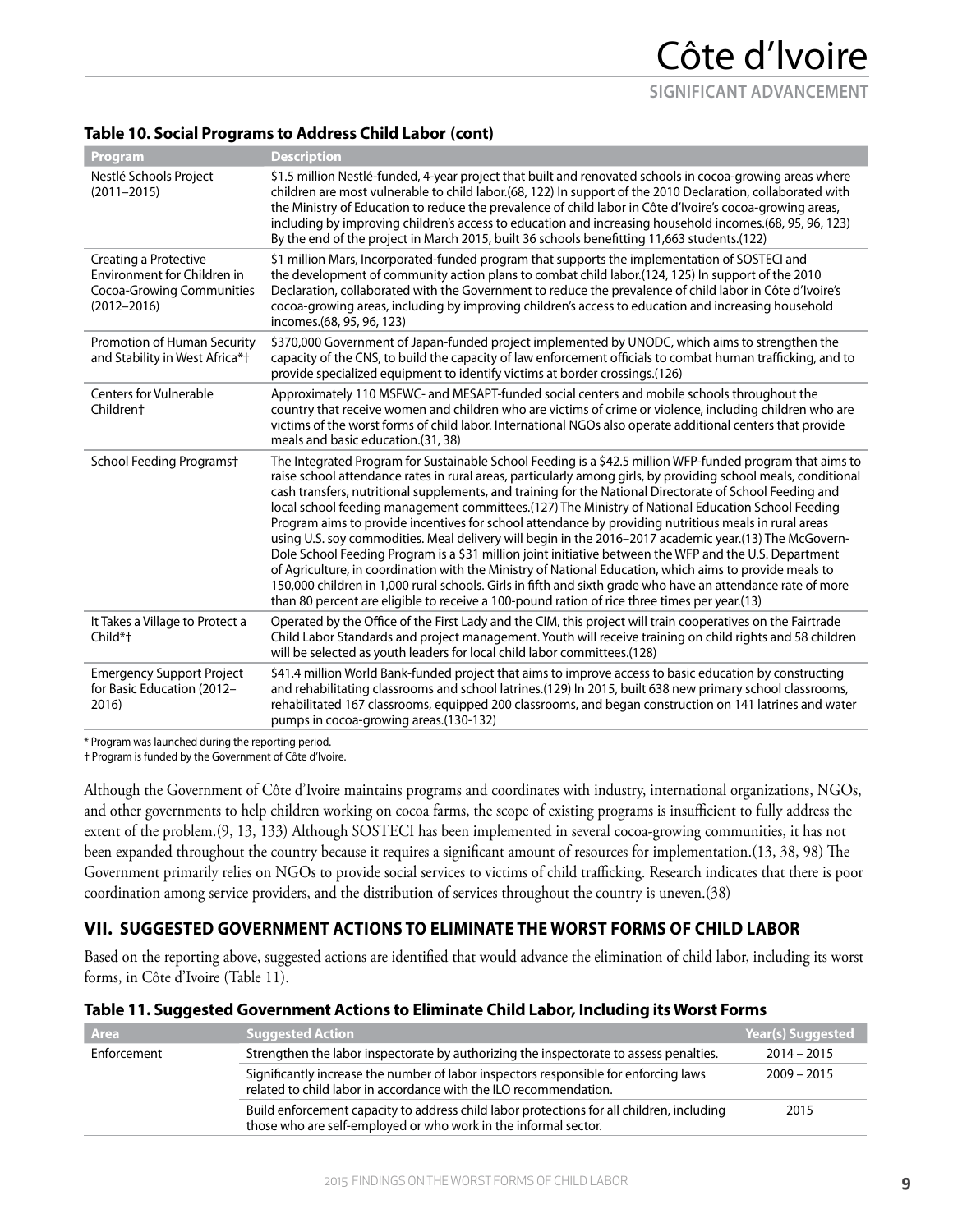#### **SIGNIFICANT ADVANCEMENT**

#### **Table 11. Suggested Government Actions to Eliminate Child Labor, Including its Worst Forms (cont)**

| <b>Area</b>                | <b>Suggested Action</b>                                                                                                                                                                                                                                                                       | <b>Year(s) Suggested</b> |
|----------------------------|-----------------------------------------------------------------------------------------------------------------------------------------------------------------------------------------------------------------------------------------------------------------------------------------------|--------------------------|
| Enforcement                | Ensure that labor inspectorates and criminal law enforcement agencies receive<br>adequate funding to proactively conduct inspections and investigations throughout<br>the country, including in the informal sector, and that penalties are enforced according<br>to the law.                 | $2014 - 2015$            |
|                            | Systematically collect and make publicly available information about criminal law<br>enforcement statistics, including the number of prosecutions initiated and convictions<br>made.                                                                                                          | 2015                     |
|                            | Establish a mechanism to track cases of child labor identified as a result of calls made<br>to the MSFWC hotline.                                                                                                                                                                             | 2015                     |
|                            | Establish a sufficient number of official border crossings to enable the Government to<br>identify and prevent transnational trafficking activity.                                                                                                                                            | 2015                     |
| Coordination               | Improve coordination by clarifying the respective roles and responsibilities of the CNS<br>and CIM.                                                                                                                                                                                           | $2012 - 2015$            |
| <b>Government Policies</b> | Integrate child labor elimination and prevention strategies into existing policies.                                                                                                                                                                                                           | $2013 - 2015$            |
| Social Programs            | Improve access to education by eliminating all school-related fees, providing all<br>children with birth certificates, increasing the number of schools and teachers in rural<br>areas, and ensuring that schools are free of physical and sexual abuse.                                      | $2011 - 2015$            |
|                            | Replicate and expand models, such as SOSTECI, for addressing exploitative child labor<br>for effective implementation of government policies to combat the worst forms of<br>child labor, including efforts to reduce child trafficking and forced labor in agriculture<br>and domestic work. | $2009 - 2015$            |
|                            | Ensure that victims of the worst forms of child labor are able to access services<br>throughout the country.                                                                                                                                                                                  | 2015                     |

#### **REFERENCES**

- 1. ILO-IPEC. *Towards Child Labor Free Cocoa Growing Communities through an Integrated Area Based Approach Project*. Technical Progress Report. Geneva; October 31, 2014.
- 2. U.S. Department of State. "Côte d'Ivoire," in *Trafficking in Persons Report-2015*. Washington, DC July 27, 2015; http://www.state.gov/documents/ organization/243558.pdf.
- 3. Ministere d'Etat de la Republique de Cote d'Ivoire et Ministere de l'Emploi des Affairs Sociales et de la Formation Professionelle, ILO, and Cote d'Ivoire National Institute of Statistics. *Etude des phénomènes de la traite et du travail des enfants dans les secteurs de l'agriculture, des mines, du transport, du commerce et du domestique*. Abidjan; 2013.
- 4. ILO Committee of Experts. *Individual Observation concerning Minimum Age Convention, 1973 (No. 138) Côte d'Ivoire (ratification: 2003) Published: 2011*; accessed January 31, 2012; http://www.ilo.org/dyn/normlex/en/f?p=1000:13100 :0::NO:13100:P13100\_COMMENT\_ID:2335155.
- 5. Global March Against Child Labour. *Child Labour in Cocoa Farming in Cote d'Ivoire: Report of the Scoping Mission Conducted by Global March Against Child Labour*. New Delhi; January-February 2013. http://globalmarch.org/images/ CHILD-LABOUR-IN-COCOA-FARMING-IN-COTE-D'IVOIRE.pdf.
- Thorson, DD. Children Working in Commercial Agriculture: Evidence from West *and Central Africa*. Briefing Paper n.2. New York, UNICEF; April 2012. http:// www.unicef.org/wcaro/english/Briefing\_paper\_No\_2\_-\_children\_working\_in\_ commercial\_agriculture.pdf.
- 7. Hawksley, H. "Ivory Coast Cocoa Farms Child Labour: Little Change." bbc. co.uk [online] November 10, 2011 [cited March 25, 2013]; http://www.bbc. co.uk/news/world-africa-15681986?print=true.
- Associated Press. "Child Labor Probed in Ivory Coast's Cocoa Fields." azcentral. com [online] November 28, 2011 [cited March 25, 2013]; http://www.azcentral. com/arizonarepublic/news/articles/2011/11/28/20111128child-labor-probedivory-coasts-cocoa-fields.html.
- 9. Tulane University. *Final Report: 2013/14 Survey Research on Child Labor in West African Cocoa-Growing Areas*. New Orleans, Payson Center for International Development and Technology Transfer; July 30, 2015.
- 10. UNESCO Institute for Statistics. *Gross intake ratio to the last grade of primary. Total*. [accessed December 16, 2015]; http://data.uis.unesco.org/. Data provided is the gross intake ratio to the last grade of primary school. This measure is a proxy measure for primary completion. This ratio is the total number of new entrants in the last grade of primary education, regardless of age, expressed as a percentage of the population at the theoretical entrance age to the last grade of primary. A high ratio indicates a high degree of current primary education completion. Because the calculation includes all new entrants to last grade (regardless of age), the ratio can exceed 100 percent, due to over-aged and under-aged children who enter primary school late/early and/or repeat grades. For more information, please see the "Children's Work and Education Statistics: Sources and Definitions" section of this report.
- 11. UCW. *Analysis of Child Economic Activity and School Attendance Statistics from National Household or Child Labor Surveys*. Original data from Enquête Démographique et de Santé (EDSCI-III), 2011-2012. Analysis received December 18, 2015. Reliable statistical data on the worst forms of child labor are especially difficult to collect given the often hidden or illegal nature of the worst forms. As a result, statistics on children's work in general are reported in this chart, which may or may not include the worst forms of child labor. For more information on sources used, the definition of working children and other indicators used in this report, please see the "Children's Work and Education Statistics: Sources and Definitions" section of this report.
- 12. Webb, S. "Is your chocolate bar worth a child's life? Documentary lays bare child slavery in West Africa's cocoa plantations - and what is being done to free them." Daily Mail UK, February 27, 2014. http://www.dailymail.co.uk/news/ article-2569091/Is-chocolate-bar-worth-childs-life-Documentary-lays-barechild-slavery-West-Africas-cocoa-plantations-free-them.html.
- 13. U.S. Embassy- Abidjan. *reporting, February 22, 2016*.
- 14. Adele, A. "The lost childhoods behind our chocolate." IRINnews.org [online] August 25, 2015 [cited October 25, 2015]; http://www.irinnews.org/ report/101912/the-lost-childhoods-behind-our-chocolate.
- 15. Fair Labor Association. *Independent External Monitoring Of Nestlé's Cocoa Supply Chain In Ivory Coast: 2014 - 2015*. Washington, D.C., September 2, 2015. http://www.fairlabor.org/sites/default/files/documents/reports/september\_2015\_ nestle\_executive\_summary.pdf.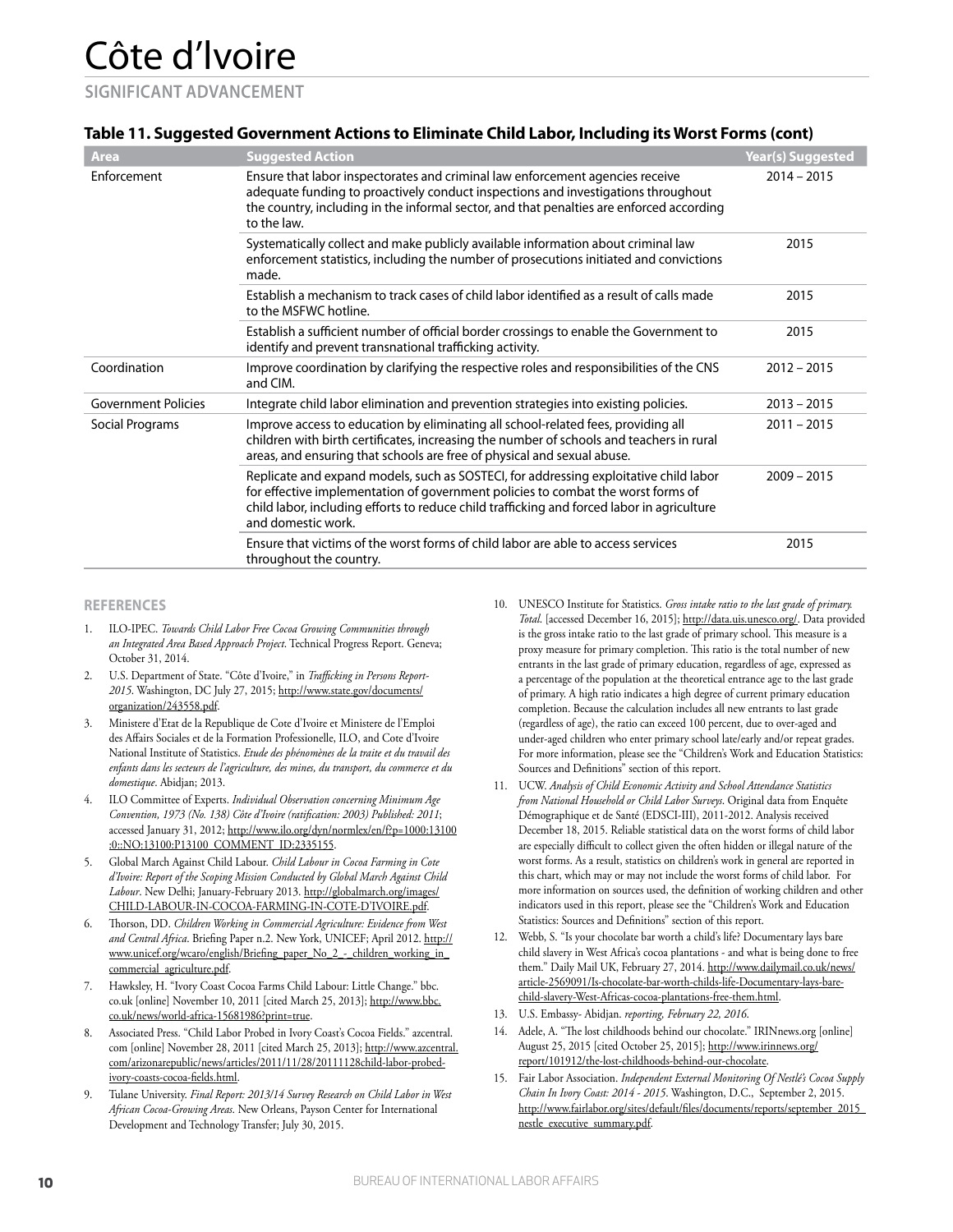#### **SIGNIFICANT ADVANCEMENT**

- 16. United Nations General Assembly. *Human Rights Council, nineteenth session, Report of the independent expert on the situation of human rights in Cote d'Ivoire, Doudou Deine*; January 9, 2012. http://www.ohchr.org/Documents/HRBodies/ HRCouncil/RegularSession/Session19/A-HRC-19-72\_en.pdf.
- 17. O'Keefe, B. "Bitter sweets: Inside big chocolate's child labor problem." Fortune. com [online] March 1, 2016 [cited March 2, 2016]; http://fortune.com/bigchocolate-child-labor/.
- 18. International Trade Union Confederation. *Internationally Recognized Core Labour Standards in Cote d'Ivoire, Guinea-Bissau and Togo*. Geneva; July 2 and 4, 2012. http://www.ituc-csi.org/IMG/pdf/final-en-cote\_d\_ivoire\_guinea\_bissau\_ togo\_tpr\_.pdf.
- 19. Government of Côte d'Ivoire. *Plan d'action national 2012-2014 de lutte contre la traite, l'exploitation et le travail des enfants*. Abidjan; March 23, 2012.
- 20. ILO. *Renforcement des capacités des Inspecteurs du Travail en matière d'intervention dans le secteur agricole : travail des enfants, santé et sécurité au travail et Système d'Observation et de Suivi du Travail des Enfants dans le secteur du cacao*. Geneva; November 2013. [source on file].
- 21. ILO Committee of Experts. *Individual Observation concerning Worst Forms of Child Labour Convention, 1999 (No. 182) Côte d'Ivoire (ratification: 2003)*  Published: 2015; accessed March 30, 2016; http://www.ilo.org/dyn/normlex/ en/f?p=NORMLEXPUB:13100:0::NO:13100:P13100\_COMMENT\_ ID:3185211:NO.
- 22. DHS official. E-mail communication to USDOL official. January 13, 2014.
- 23. U.S. Embassy- Abidjan. *reporting, January 30, 2014*.
- 24. Koné, S. "Enquête/ Côte d'Ivoire : Région du Hambol/ Comment des enfants de migrants sont exploités." Le Point Sur, Abidjan, October 17, 2014. http:// www.lepointsur.com/enquete-cote-divoire-region-du-hambol-comment-enfantsmigrants-exploites/.
- 25. Elbow, K, S Pennes. *Artisanal Diamond Mining Sector Assessment in Côte d'Ivoire Consultancy Report*. Washington, DC, USAID; October 2012. http://www. usaidlandtenure.net/sites/default/files/USAID\_Land\_Tenure\_Artisanal\_Mining\_ Assessment-Report\_Cote\_%20d'Ivoire.pdf.
- 26. Kouame, KJA, Y Feng, F Jiang, S Zhu. "Evasion of Children in Ivory Coast Artisanal Mining Activities " *Journal of Sustainable Development*, 8(9)(2015); http://www.ccsenet.org/journal/index.php/jsd/article/viewFile/49546/28907.
- 27. U.S. Embassy- Abidjan official. E-mail communication to USDOL official. May 31, 2016.
- 28. Government of Côte d'Ivoire: Ministre d'Etat, Ministre du Plan et du Developpement, ILO-BIT. *Enquete Nationale sur le Situation de l'Emploi et du Travail des Enfants*. Abidjan; November 2014. [source on file].
- 29. Amanien. "ENQUÊTE/Traite des enfants en Côte d`Ivoire:Les "petites bonnes" ou l`esclavage des temps modernes." *Amanien: L'Actualite Ivoirienne et Internationale*, (2014); [source on file].
- 30. Thorson, DD. *Children Working in the Urban Informal Economy: Evidence from West and Central Africa*. Briefing Paper n.3. New York, UNICEF; April 2012. http://www.sussex.ac.uk/anthropology/people/peoplelists/person/118526.
- 31. Neza, GC. "Reportage A la rencontre des petits "forçats des ordures" de la grande décharge d'Abidjan." Le Nouveau Courier, November 2012. [source on file].
- 32. Traore, K. "Interpol libère des enfants employés." Afrik.com [online] June 24, 2015 [cited March 18, 2016]; http://www.afrik.com/cote-d-ivoire-liberation-denfants-employes-dans-des-plantations-de-cacao-par-interpol.
- 33. International Labor Rights Forum. *The Fairness Gap: Farmer Incomes and Root Cause Solutions to Ending Child Labor in the Cocoa Industry*. Washington, DC; December 2014. http://www.laborrights.org/sites/default/files/publications/ Fairness%20gap\_low\_res.pdf.
- 34. iTELE. "Côte d'Ivoire: près de 50 enfants victimes de trafic sauvés dans les plantations de cacao." itele.fr [online] June 23, 2015 [cited October 24, 2015]; http://www.itele.fr/monde/video/cote-divoire-pres-de-50-enfants-victimes-detrafic-sauves-dans-les-plantations-de-cacao-128896.
- 35. "Ivory Coast Frees 48 Child Slaves, Arrests Traffickers." [online] June 22, 2015 [cited June 23, 2015]; http://www.voanews.com/content/ivory-coast-childslaves-traffickers-arrest/2833469.html.
- 36. Thorson, DD. *Children Begging for Qur'ānic School Masters: Evidence from West*  and Central Africa. Briefing Paper n.5. New York, UNICEF; April 2012. http:// www.sussex.ac.uk/anthropology/people/peoplelists/person/118526.
- 37. U.S. Embassy- Abidjan official. E-mail communication to USDOL official. February 26, 2016.
- 38. U.S. Embassy- Abidjan. *reporting, March 2, 2016*.
- 39. Integrated Regional Information Networks. "Cote D'Ivoire: Pupils go back to school, slowly." IRINnews.org [online] November 2, 2011 [cited March 25, 2013]; http://www.irinnews.org/printreport.aspx?reportid=94130.
- 40. UNHCR. *UNHCR country operations profile Côte d'Ivoire*. New York; 2014. http://www.unhcr.org/cgi-bin/texis/vtx/page?page=49e484016.
- 41. ILO. *The twin challenges of child labour and educational marginalisation in the ECOWAS region*; July 1, 2014. http://www.ilo.org/ipecinfo/product/download. do?type=document&id=25517.
- 42. Groupe de la Banque Africaine de Developpement. "Document de Stratégie Pays 2013-2017." (2013); http://www.afdb.org/fileadmin/uploads/afdb/Documents/ Project-and-Operations/C%C3%B4te%20d%27Ivoire%20-%20Document%20 combin%C3%A9%20de%20strat%C3%A9gie%20pays%202013-2017%20 et%20de%20revue%20du%20portefeuille%202013%20%28Version%20 brouillon%29.pdf.
- 43. U.S. Department of State. "Côte d'Ivoire," in *Country Reports on Human Rights*  Practices- 2014. Washington, DC; June 25, 2015; http://www.state.gov/j/drl/rls/ hrrpt/2014/af/236350.htm.
- 44. UN Human Rights Committee. *Initial Reports of States Parties Due in June 1993: Côte d'Ivoire*. Prepared by the Government of Côte d'Ivoire, Article 40 of the Covenant on Civil and Political Rights. May 21, 2013. http://tbinternet.ohchr. org/\_layouts/treatybodyexternal/Download.aspx?symbolno=CCPR%2fC%2fCI V%2f1&Lang=en.
- 45. Government of Côte d'Ivoire. *Submission for CLCCG Annual Report 2014*. Abidjan; December 13, 2014. [source on file].
- 46. Government of Côte d'Ivoire. *Reconstruisons notre systeme educatif*, [website] [cited January 11, 2016]; http://www.presidence.ci/presentation/10/education.
- 47. France 24. Vidéo de tabassage au lycée Voltaire : le proviseur suspendu [Video]: YouTube; 2012, January 17, 2013; http://observers.france24.com/fr/20111227 lyceens-tabasses-cote-ivoire.
- 48. Save the Children. *Children's Situation in Côte d'Ivoire*, Save the Children, [online] [cited January 18, 2013]; http://resourcecentre.savethechildren.se/ content/country/c%C3%B4te-divoire/childrens-situation.
- 49. UNICEF. *Cote d'Ivoire: Education*; n.d. http://www.unicef.org/cotedivoire/ education.html.
- 50. ILO-IPEC. *Consultance en Vue de l'Evaluation des Besoins en Education dans les Communautes Cibles du Projet*. Geneva; May 2013.
- 51. ILO. *Etude de base sur le travail des enfants dans la culture du cacao dans les Départements de Bouaflé, Mbatto Daoukro, Issia et Soubré*. Geneva; 2013.
- 52. Ministere de l'Education, and Conference des Ministeres de l'Education des Pays Ayant le Francais en Partage. *Raport PASEC 2012 Cote d'Ivoire: Évaluation Diagnostique de l'École Primaire : Pistes d'Actions pour une Amelioration de la Qualite*. Abidjan; 2012. http://www.confemen.org/wp-content/ uploads/2013/09/RAPPORT\_CI-final.pdf.
- 53. UNESCO China Funds in Trust. *Synthesis Report: Findings from the Needs Assessment Phase Cote d'Ivoire, Ethiopia, Namibia*; June 2013. http://unesdoc. unesco.org/images/0022/002298/229863E.pdf.
- 54. International Monetary Fund. *Côte d'Ivoire: Poverty Reduction Strategy Paper— Progress Report*; July 2012.
- 55. United Nations General Assembly. *Human Rights Council, Twenty-fifth session, Report of the independent expert on the situation of human rights in Cote d'Ivoire, Doudou Deine*; January 13, 2014. Report No. A/HRC/25/73. http://www. ohchr.org/EN/HRBodies/HRC/RegularSessions/Session25/Documents/A-HRC-25-73\_en.doc.
- 56. Government of Côte d'Ivoire. *Code du Travail*, Loi N°2015-532, enacted July 20, 2015. http://www.ccilci.org/communiques/autres/3028-code-du-travailloi-n-2015-532.
- 57. Government of Côte d'Ivoire. *Révisant arrêté portant détermination de la liste des travaux dangereux interdits aux enfants de moins de 18 ans*, No. 009, enacted Janaury 30, 2012.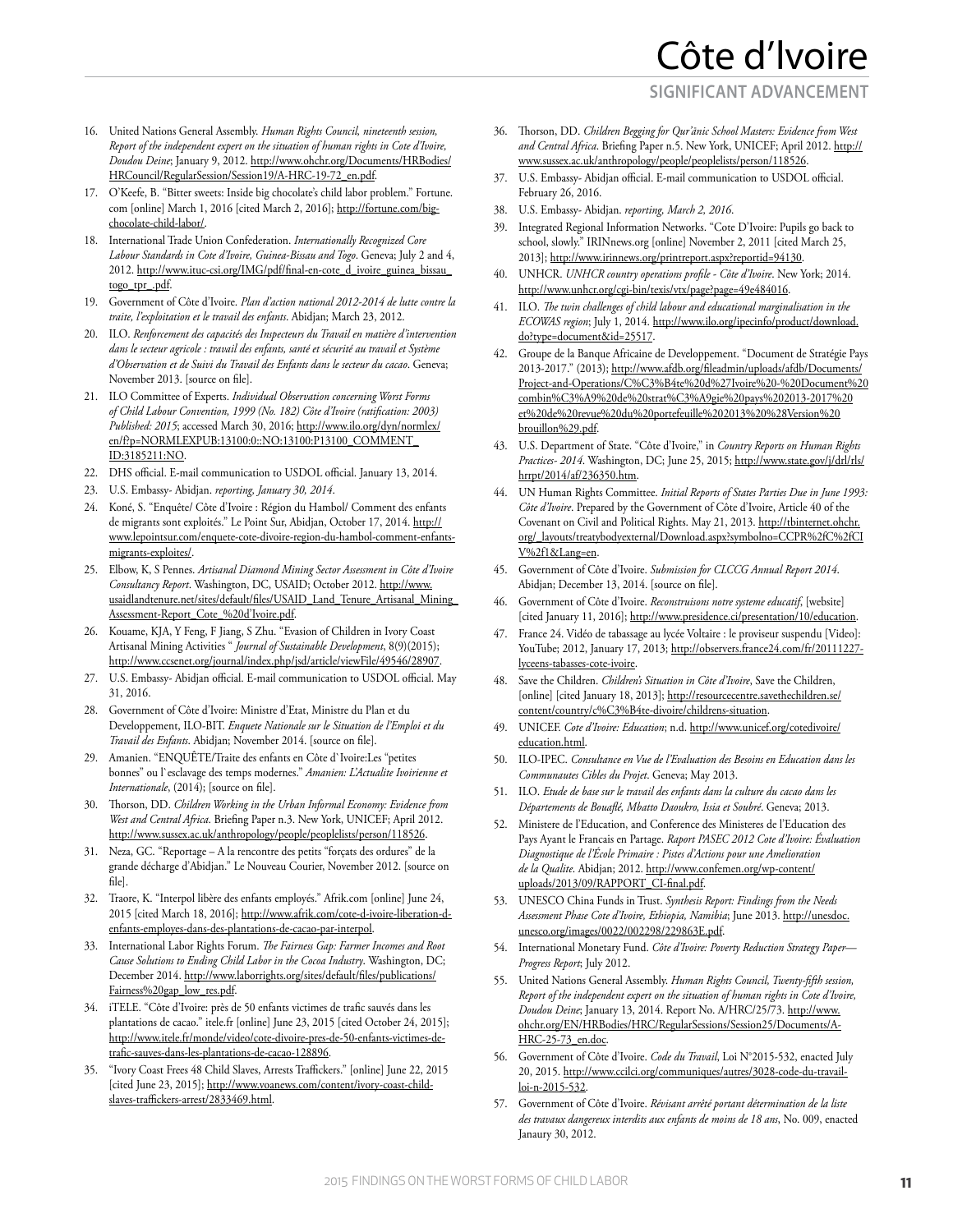#### **SIGNIFICANT ADVANCEMENT**

- 58. Government of Côte d'Ivoire. *Interdiction de la Traite et des Pires Formes de Travail des Enfants*, No. 2010-272, enacted September 30, 2010.
- 59. Government of Côte d'Ivoire. *Constitution*, enacted July 23, 2000.
- 60. Government of Côte d'Ivoire. *Code Penal*, N° 1981-640; amended by Law N° 1995-522, enacted July 31, 1981. http://www.refworld.org/docid/3ae6b5860. html.
- 61. Government of Côte d'Ivoire. *Le Code de la Fonction Militaire*, Loi N° 95- 695, enacted September 7, 1995. http://www.loidici.com/codefoncmilitaire/ fonctionmilitaire.php.
- 62. Government of Côte d'Ivoire. *Education Law*, N° 2015-635, enacted September 17, 2015. http://www.unesco.org/education/edurights/media/docs/ dd772d376fde955a96fab3e19871f5f12b13f9d8.pdf.
- 63. Government of Côte d'Ivoire. *Education Law*, N° 95-696, enacted September 7, 1995. http://www.univ-fhb.edu.ci/fr/images/LOI-95-696.pdf.
- 64. "Côte d'Ivoire: Ouattara décrèt <l'école obligatoire> pour les 6 à 16 ans." JeuneAfrique.com [online] July 13, 2015 [cited September 8, 2015]; http:// www.jeuneafrique.com/depeches/246529/politique/cote-divoire-ouattaradecrete-lecole-obligatoire-pour-les-6-a-16-ans/.
- 65. Government of Côte d'Ivoire. *Submission for CLCCG Annual Report*. Abidjan; March 4, 2016. [source on file].
- 66. U.S. Embassy- Abidjan official. E-mail communication to USDOL official. February 2, 2015.
- 67. U.S. Embassy- Abidjan. *reporting, February 17, 2015*.
- 68. Child Labor Cocoa Coordinating Group. *2014 Annual Report*. Washington, DC; June 2015. https://www.dol.gov/ilab/reports/pdf/2014-CLCCG-Report. pdf.
- 69. U.S. Embassy- Abidjan. *reporting, January 31, 2013*.
- 70. O'Keefe, B. "First Lady of Ivory Coast: 'We Are on Track to Eliminate Child Labor'." Fortune.com [2016] March 1, 2016 [cited March 1, 2016]; http:// fortune.com/2016/03/01/first-lady-ouattara-ivory-coast-cocoa-child-labor/.
- 71. ILO-IPEC. *Analyse des actions de communication sur le travail des enfants en Côte d'Ivoire*. Geneva; August 2013. http://www.ilo.org/ipecinfo/product/ viewProduct.do?productId=25096.
- 72. U.S. Embassy- Abidjan. *reporting, February 2, 2012*.
- 73. Comité National de Surveillance des actions de lutte contre la Traite l'Exploitation et le Travail des Enfants official. Letter to U.S. Embassy- Abidjan official. April 13, 2015.
- 74. U.S. Embassy- Abidjan official. E-mail communication to USDOL official. April 13, 2015.
- 75. U.S. Embassy- Abidjan. *reporting, January 29, 2015*.
- 76. Government of Côte d'Ivoire. *Code du travail*, No. 95/15, enacted January 12, 1995. http://www.droit-afrique.com/images/textes/Cote\_Ivoire/RCI%20-%20 Code%20travail.pdf.
- 77. ILO-IPEC. *Towards Child Labor Free Cocoa Growing Communities through an Integrated Area Based Approach Project*. Response to Technical Progress Report. Geneva; November 2014.
- 78. CIA. *The World Factbook*, [online] [cited January 19, 2016]; https://www. cia.gov/library/publications/the-world-factbook/fields/2095.html#131. Data provided is the most recent estimate of the country's total labor force. This number is used to calculate a "sufficient number" of labor inspectors based on the country's level of development as determined by the UN.
- 79. UN. *World Economic Situation and Prospects 2012 Statistical Annex*; 2012. http:// www.un.org/en/development/desa/policy/wesp/wesp\_current/2012country\_ class.pdf. For analytical purposes, the Development Policy and Analysis Division (DPAD) of the Department of Economic and Social Affairs of the United Nations Secretariat (UN/DESA) classifies all countries of the world into one of three broad categories: developed economies, economies in transition, and developing countries. The composition of these groupings is intended to reflect basic economic country conditions. Several countries (in particular the economies in transition) have characteristics that could place them in more than one category; however, for purposes of analysis, the groupings have been made mutually exclusive. The list of the least developed countries is decided upon by the United Nations Economic and Social Council and, ultimately, by the General Assembly, on the basis of recommendations made by the Committee for Development Policy. The basic criteria for inclusion require that certain

thresholds be met with regard to per capita GNI, a human assets index and an economic vulnerability index. For the purposes of the Findings on the Worst Forms of Child Labor Report, "developed economies" equate to the ILO's classification of "industrial market economies; "economies in transition" to "transition economies," "developing countries" to "industrializing economies, and "the least developed countries" equates to "less developed countries." For countries that appear on both "developing countries" and "least developed countries" lists, they will be considered "least developed countries" for the purpose of calculating a "sufficient number" of labor inspectors.

- 80. ILO. *Strategies and Practice for Labour Inspection*. Geneva, Committee on Employment and Social Policy; November 2006. http://www.ilo.org/public/ english/standards/relm/gb/docs/gb297/pdf/esp-3.pdf. Article 10 of ILO Convention No. 81 calls for a "sufficient number" of inspectors to do the work required. As each country assigns different priorities of enforcement to its inspectors, there is no official definition for a "sufficient" number of inspectors. Amongst the factors that need to be taken into account are the number and size of establishments and the total size of the workforce. No single measure is sufficient but in many countries the available data sources are weak. The number of inspectors per worker is currently the only internationally comparable indicator available. In its policy and technical advisory services, the ILO has taken as reasonable benchmarks that the number of labor inspectors in relation to workers should approach: 1/10,000 in industrial market economies; 1/15,000 in industrializing economies; 1/20,000 in transition economies; and 1/40,000 in less developed countries.
- 81. ILO Committee of Experts. *Individual Observation concerning Labour Inspection Convention, 1947 (No. 81) Côte d'Ivoire (ratification: 1987) Published: 2014*; accessed June 19, 2014; http://www.ilo.org/ilolex/english/iloquery.htm.
- 82. ILO Committee of Experts. *Individual Observation concerning Labour Inspection (Agriculture) Convention, 1969 (No. 129) Côte d'Ivoire (ratification: 1987) Published: 2014*; accessed June 4, 2015; http://www.ilo.org/dyn/normlex/en/f?p= 1000:13100:0::NO:13100:P13100\_COMMENT\_ID:3113984.
- 83. International Organization for Migration. *IOM Joins Forces with Interpol to Combat Child Trafficking in Côte d'Ivoire, Ghana*, International Organization for Migration, [cited November 8, 2015]; http://www.iom.int/news/iom-joinsforces-interpol-combat-child-trafficking-cote-divoire-ghana.
- 84. ILO-IPEC. *Towards Child Labor Free Cocoa Growing Communities through an Integrated Area Based Approach Project*. Project Document. Geneva; December 21, 2010. http://www.dol.gov/ilab/projects/summaries/WestAf\_ CocoaGrowingCommunities.pdf.
- 85. ILO Committee of Experts. *Direct Request concerning Worst Forms of Child Labour Convention, 1999 (No. 182) Côte d'Ivoire (ratification: 2003) Published: 2015*; accessed October 28, 2015; http://www.ilo.org/dyn/normlex/en/f?p=1000 :13100:0::NO:13100:P13100\_COMMENT\_ID:3185208:NOf.
- 86. U.S. Embassy- Abidjan official. E-mail communication to USDOL official. December 28, 2015.
- 87. Yao, SP. *Présentation du Plan d'Action National 2015-2017 de Lutte contre les Pires Formes de Travail des Enfants*. Powerpoint presentation. Abidjan, Secrétaire Exécutif du Comité National de Surveillance (CNS); 2015. [source on file].
- 88. U.S. Embassy- Abidjan. *reporting, February 12, 2014*.
- 89. UNDAF. *Plan Cadre des Nations Unies pour l'Aide au Developpement, 2009- 2013: Cote d'Ivoire*. Abidjan; July 2008. http://planipolis.iiep.unesco.org/upload/ Cote%20Ivoire/Cote\_Ivoire\_UNDAF\_2009-13.pdf.
- 90. UNDAF. *Extensions of Country Programs: Cote d'Ivoire*. Abidjan; April 2013. http://www.undp.org/content/dam/undp/library/corporate/Executive%20 Board/2013/Annual-session/English/dp2013-15.doc.
- 91. UNDAF. *Plan Cadre des Nations Unies pour l'Aide au Développement UNDAF Révisé 2013-2015: Cote d'Ivoire*. Abidjan; April 2013. [source on file].
- 92. ECOWAS. *ECOWAS Regional Action Plan for the Elimination of Child Labour Especially in the Worst Forms*. Abuja; June 2013. http://www.ilo.org/wcmsp5/ groups/public/---africa/documents/publication/wcms\_227737.pdf.
- 93. U.S. Embassy- Abidjan. *reporting, November 8, 2012*.
- 94. Ouattara, D. *Fight against cross-border child trafficking*, dominiqueouattara. ci, [blog] October 31, 2013 [cited November 23, 2013]; http://www. dominiqueouattara.ci/en/news/fight-against-cross-border-child-trafficking.
- 95. Senator Harkin, Congressman Engel, USDOL, Government of Cote d'Ivoire, Government of Ghana, and International Cocoa and Chocolate Industry.